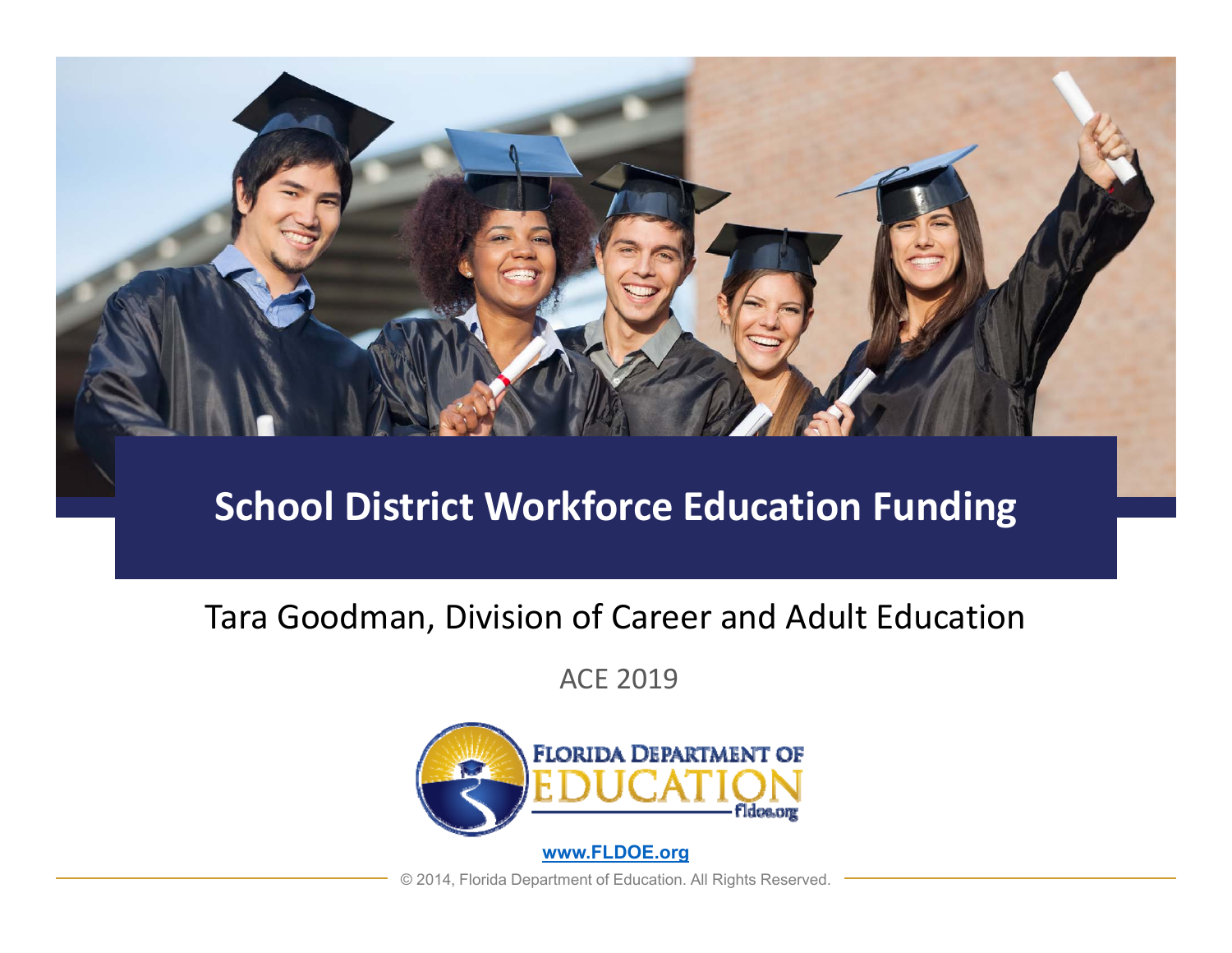

## **Agenda**

- Recent funding and enrollment trends
- District Workforce Education Funding Statutes and Rules
- Workload Funding Model
- Performance‐based Incentive Funding Model

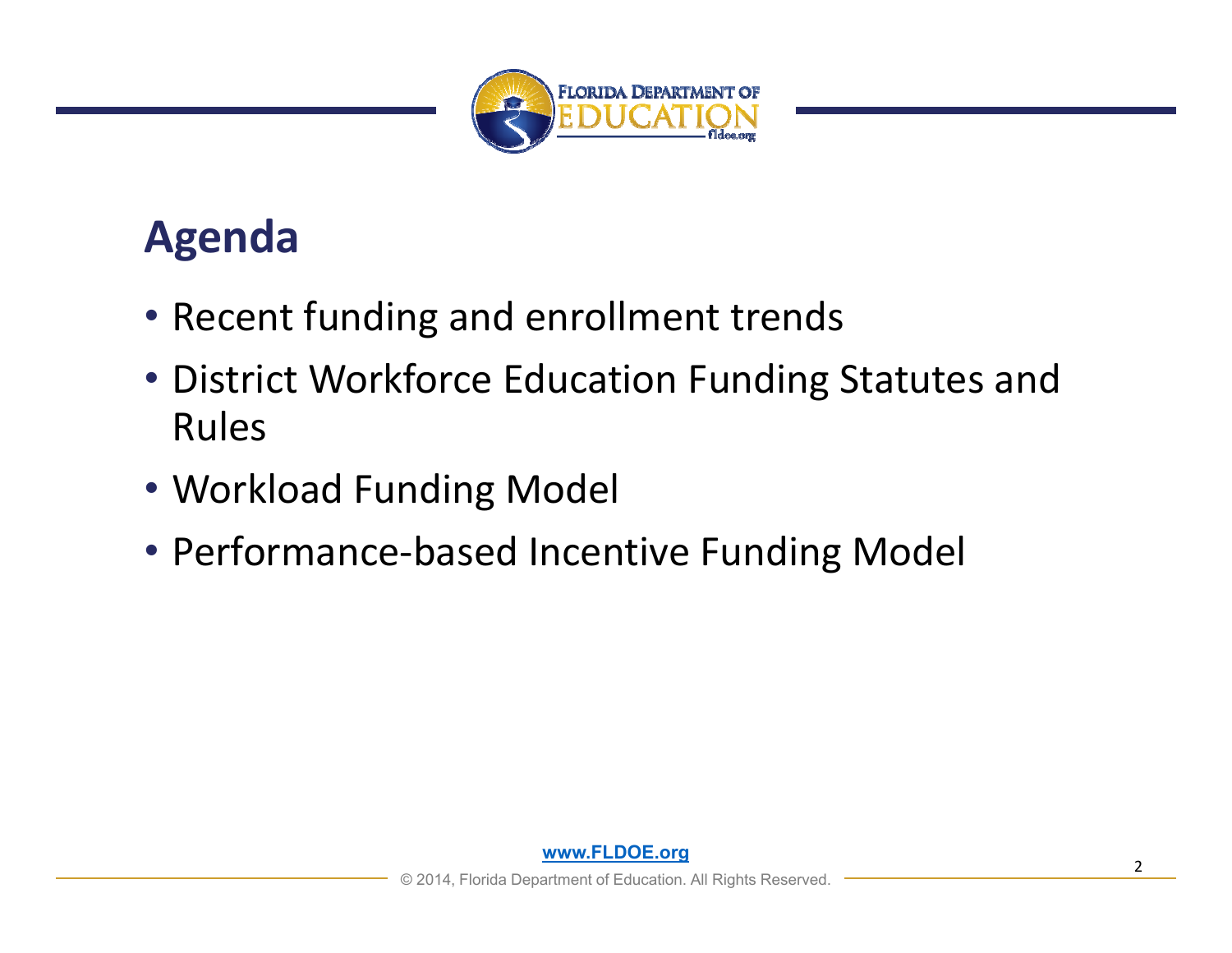

## **Recent Trends**

**www.FLDOE.org**

**◯ 2014, Florida Department of Education. All Rights Reserved.**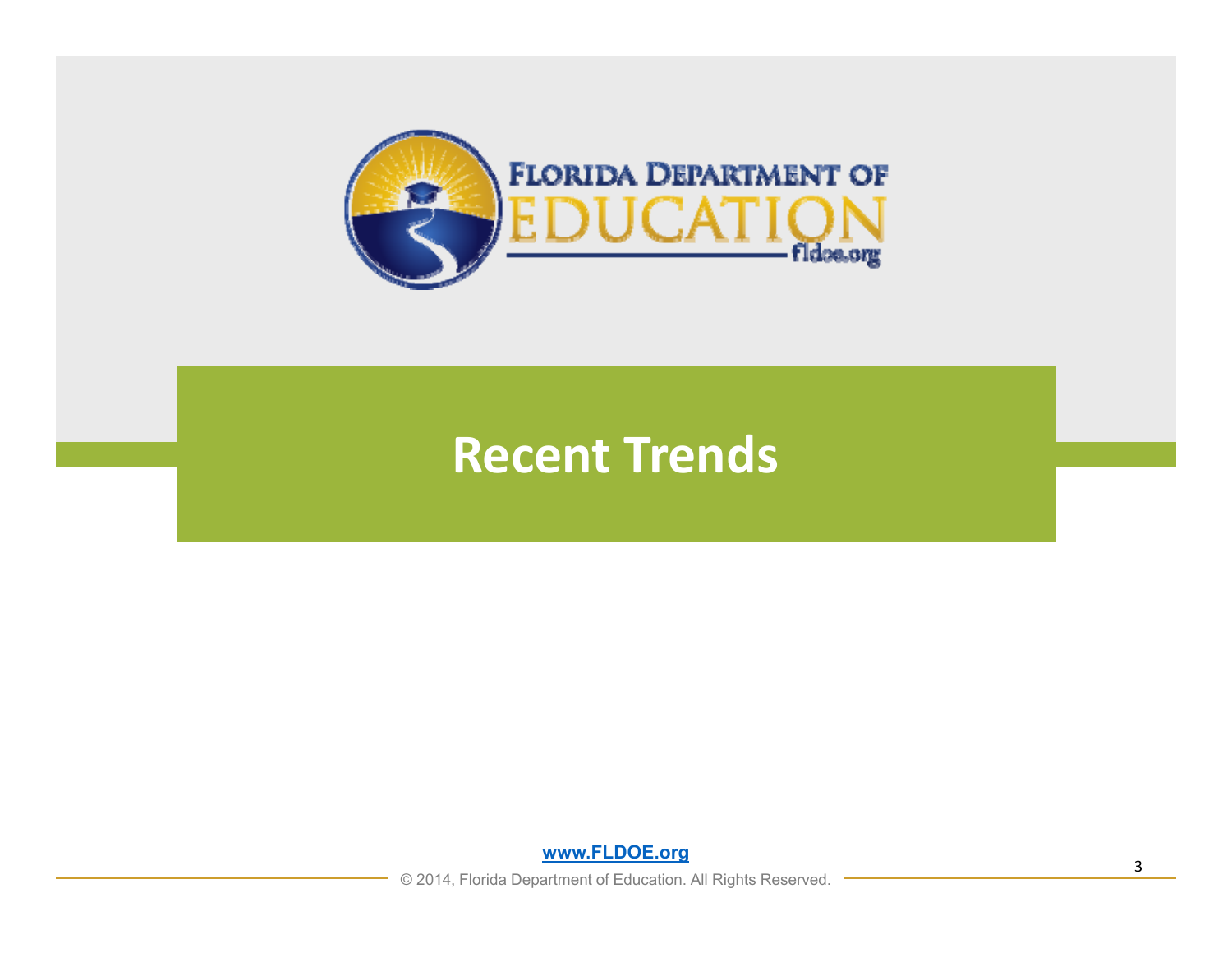

#### **Total Funds by Source**

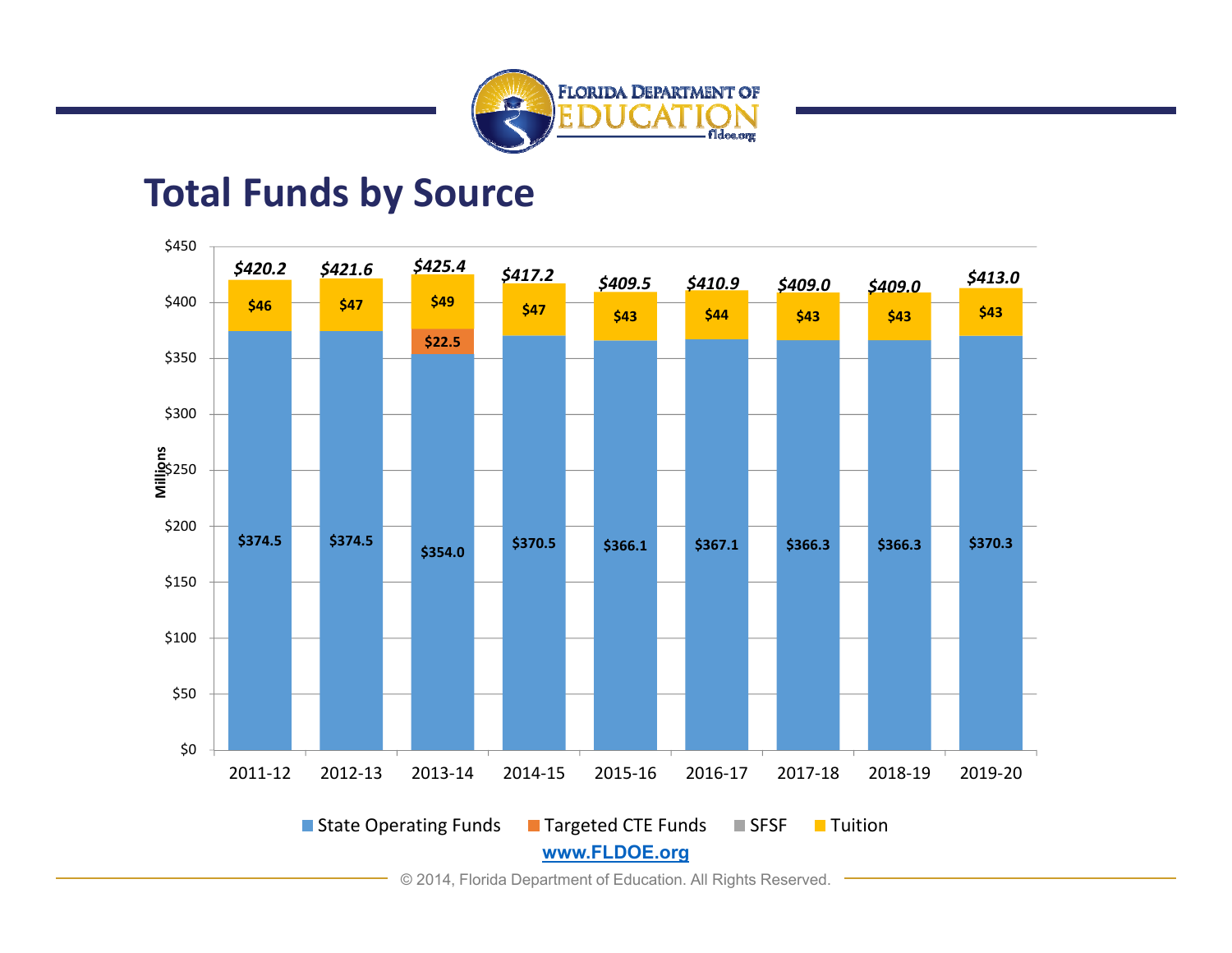

### **Total Funds per FTE Student by Source**



© 2014, Florida Department of Education. All Rights Reserved.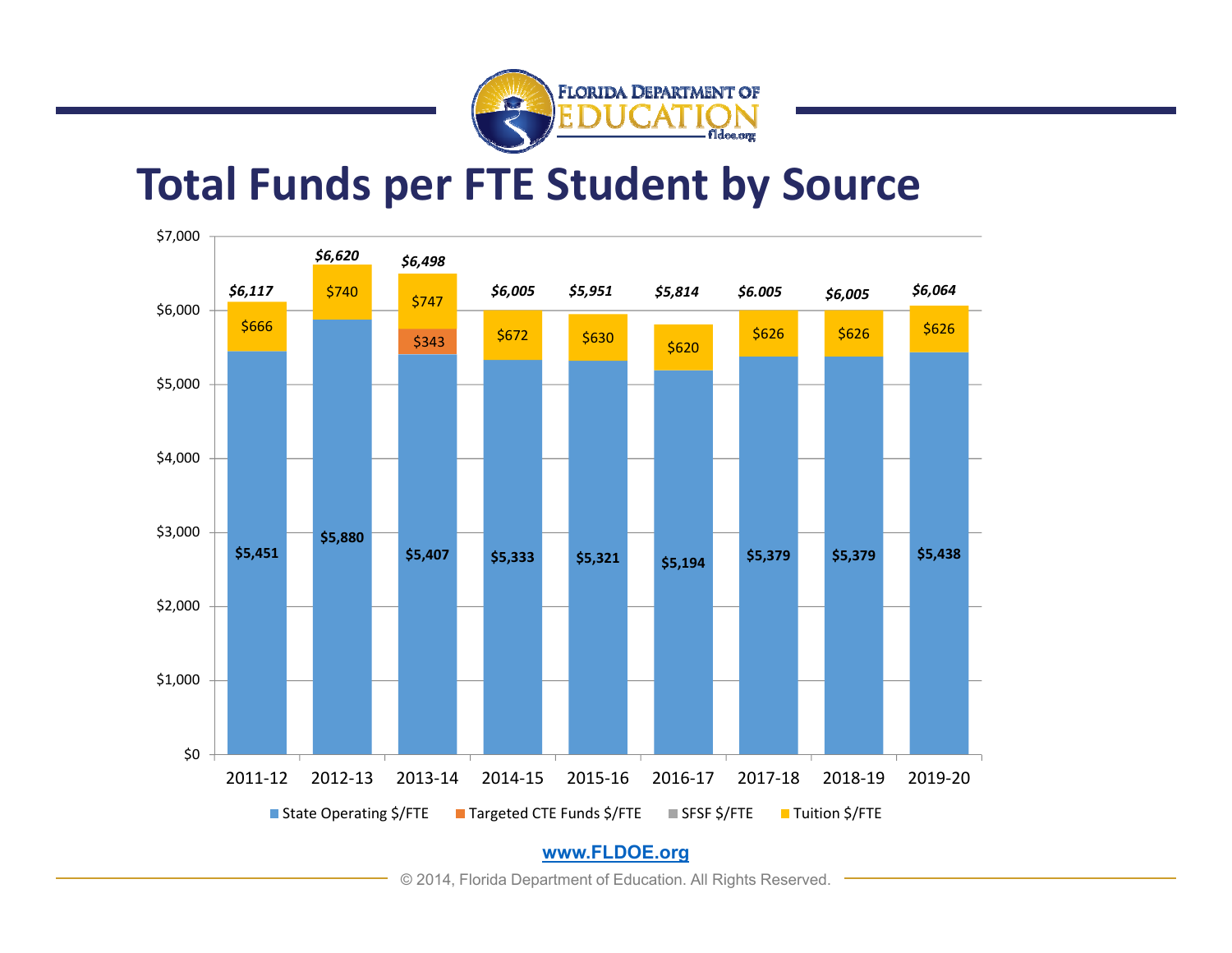

**Adult General Education Enrollment Trend**

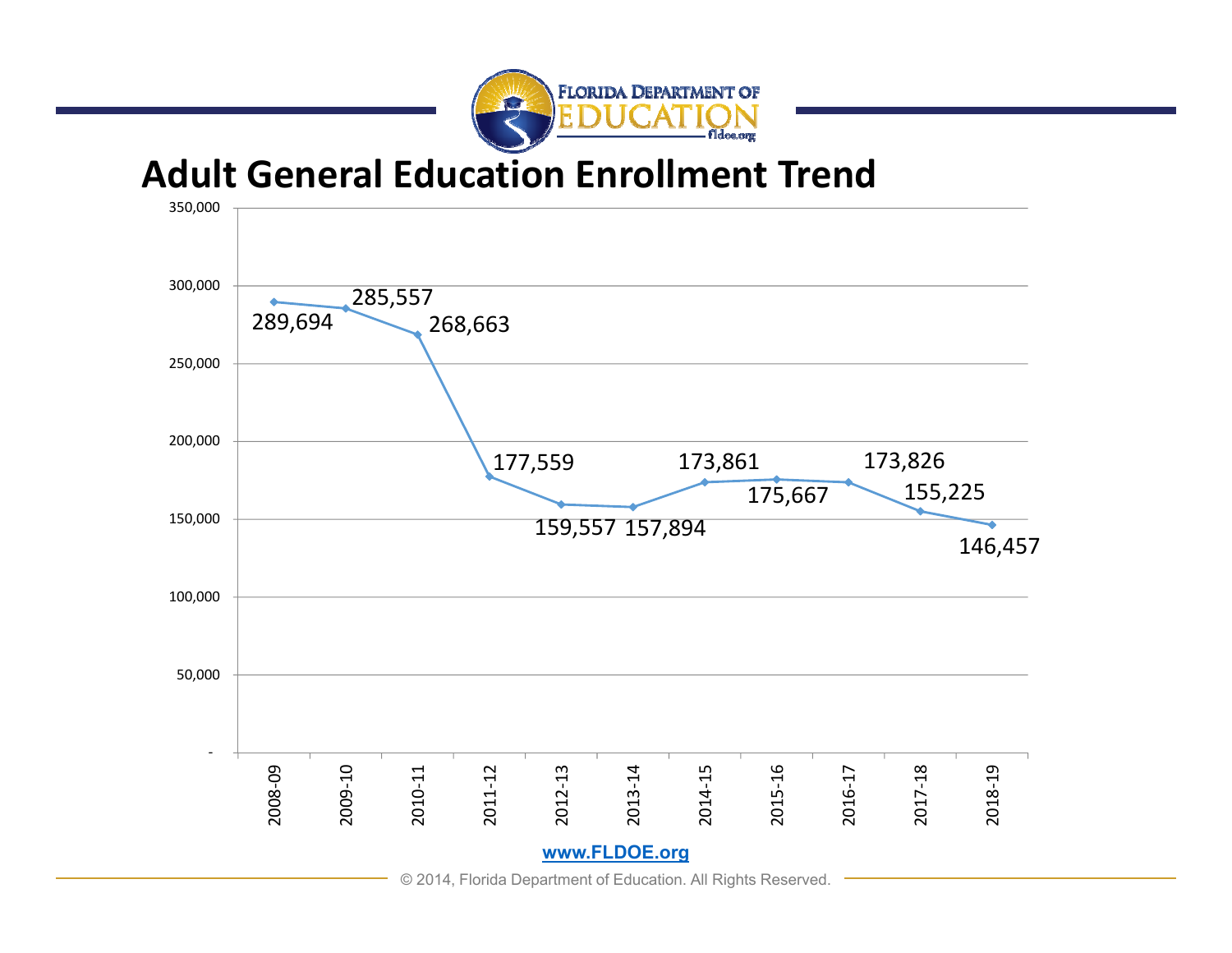

### **Postsecondary CTE Enrollment Trends**

Certificate <del>-</del>Apprenticeship

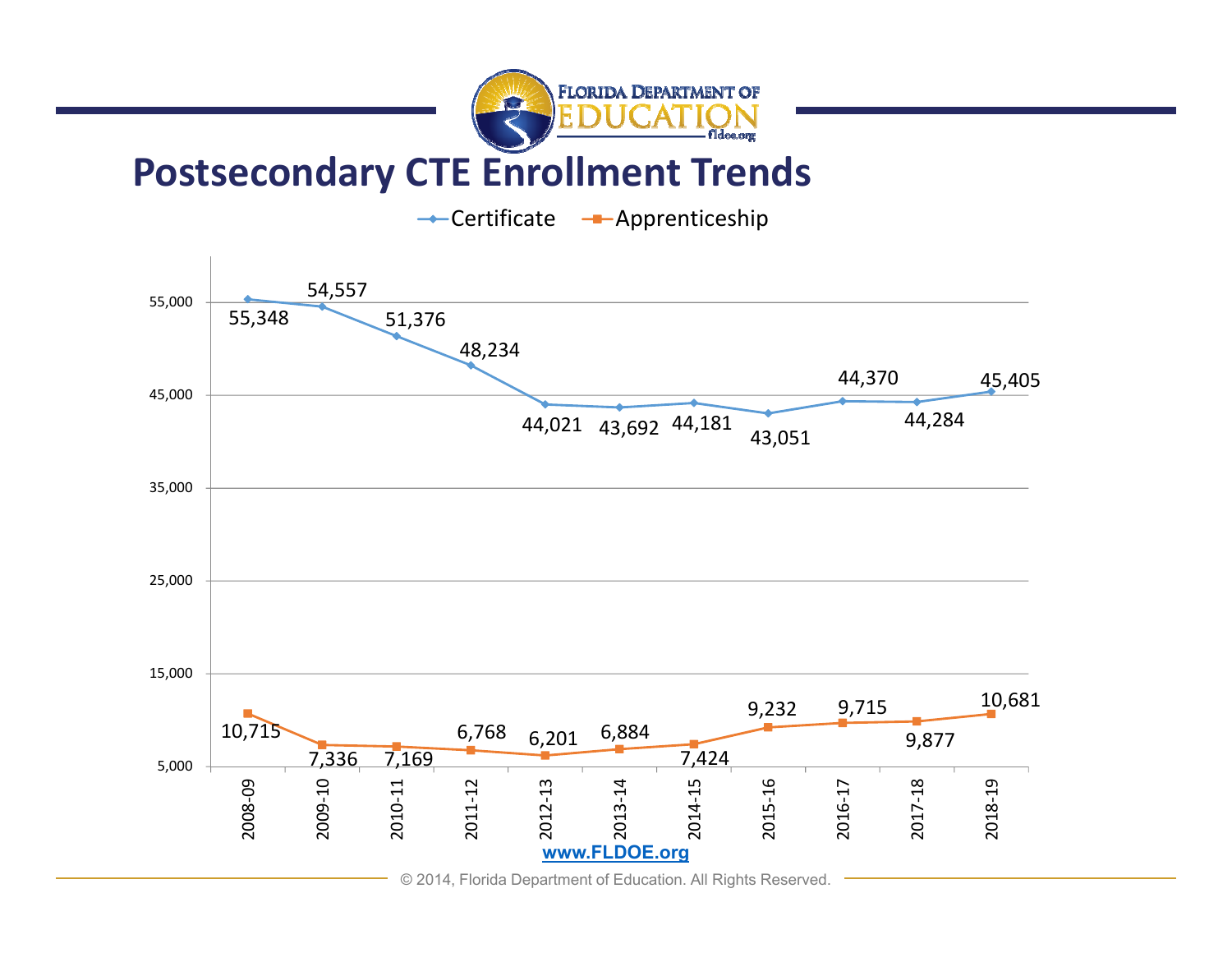

## **Enrollment Trends ‐ District Workforce FTE**



**www.FLDOE.org** Includes all reported instructional hours, exclude CWE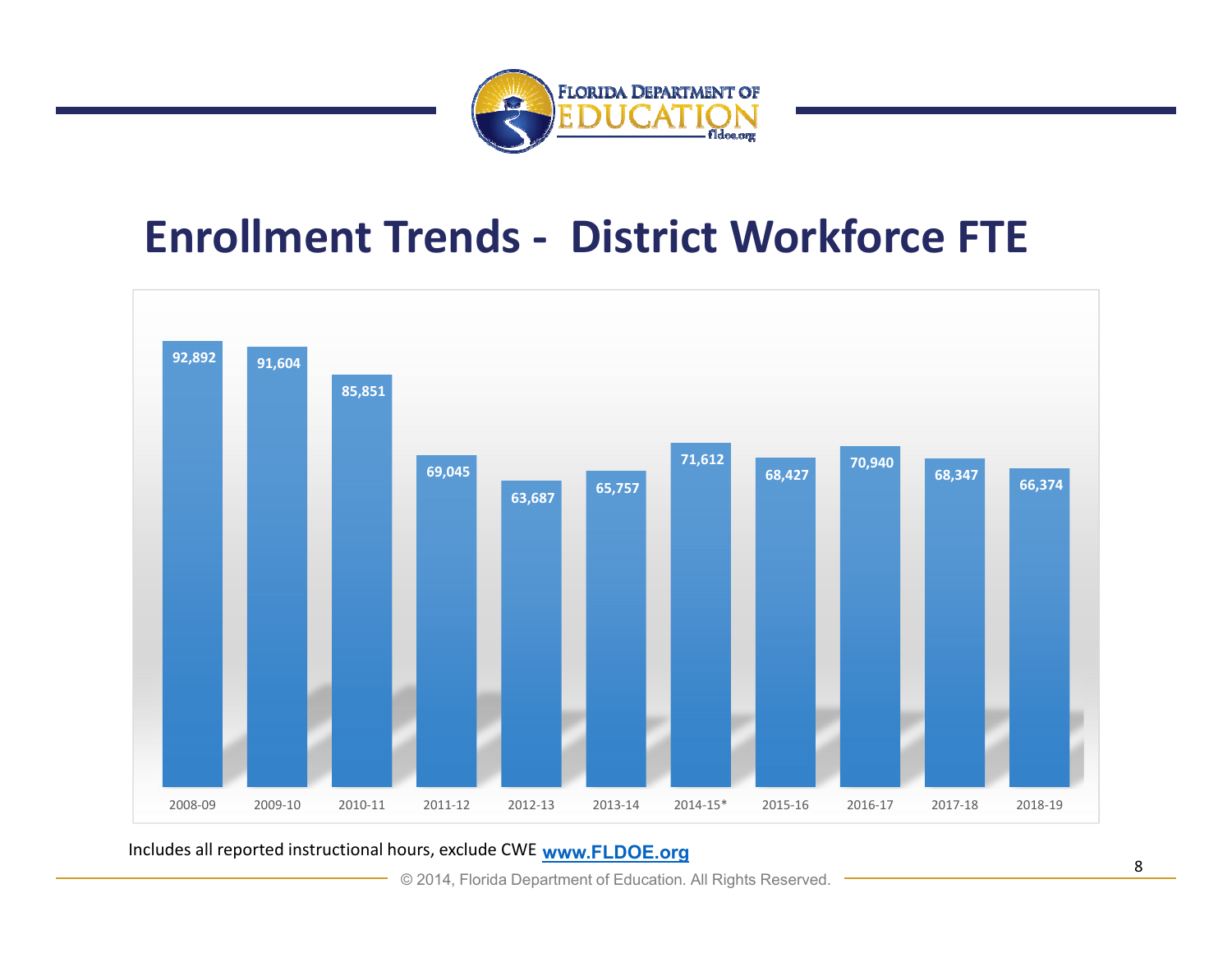

## **District Workforce FTE by Program Type**



Includes all reported instructional hours

**www.FLDOE.org**

© 2014, Florida Department of Education. All Rights Reserved.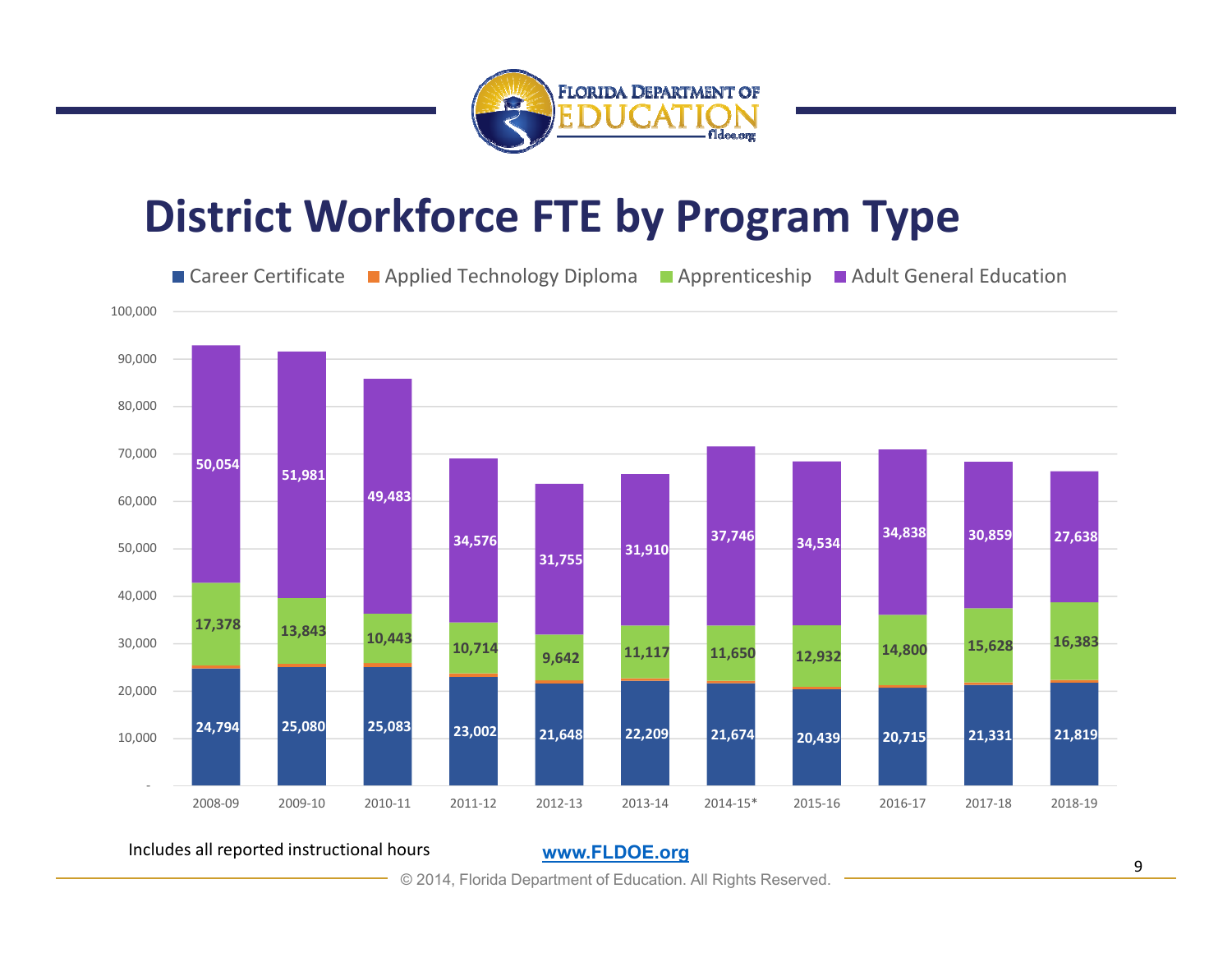

## **Statutory Framework**

**www.FLDOE.org**

© 2014, Florida Department of Education. All Rights Reserved.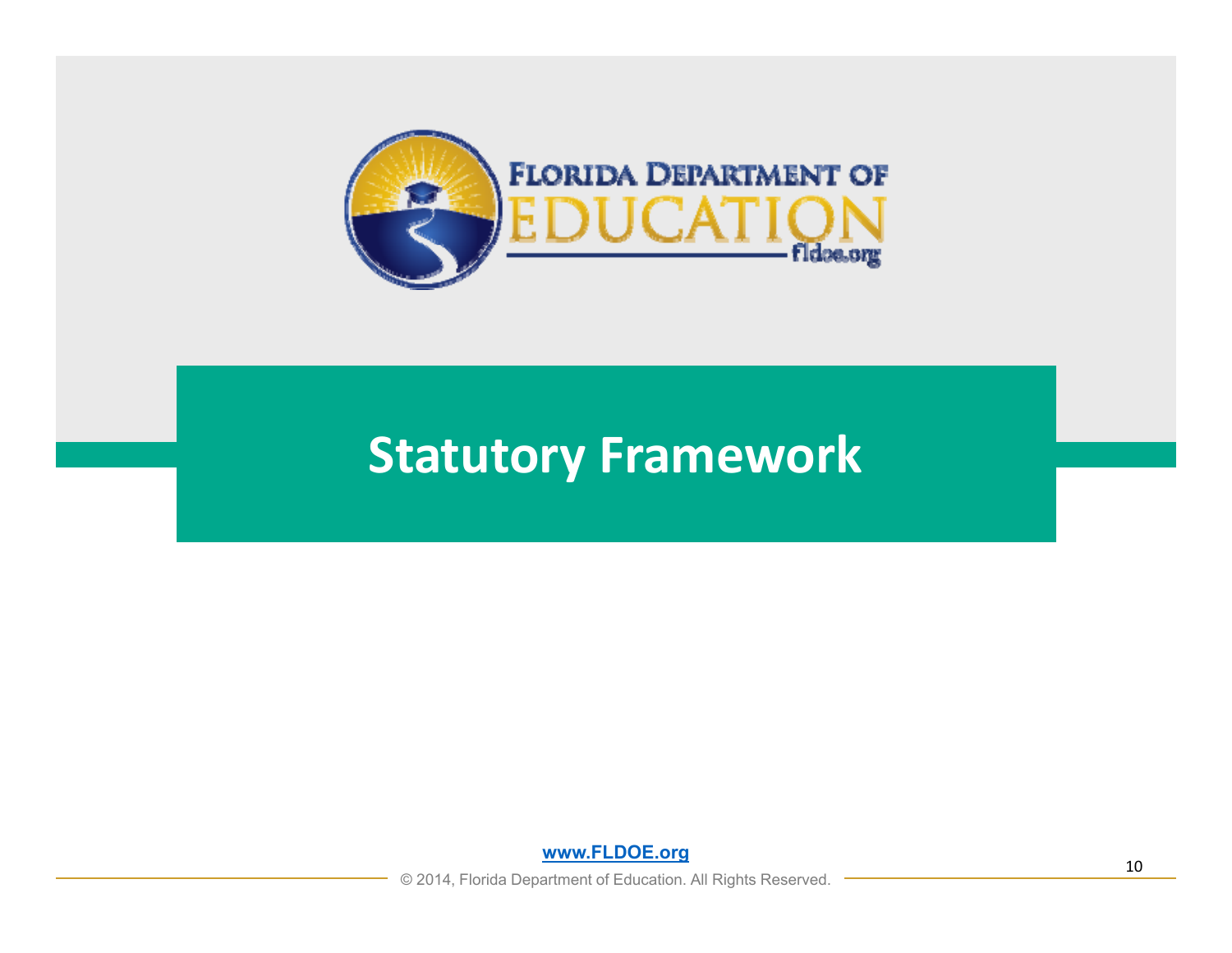

## **Statutory Framework for District Workforce Funding**

- s. 1011.80, Funds for operation of workforce education programs
- s. 1009.22, Workforce education postsecondary student fees
- s. 1009.25, Fee exemptions
- s. 1009.26, Fee Waivers
- Annual General Appropriations Act (GAA)
	- 2019 GAA: http://laws.flrules.org/2019/115

NOTE: Florida Statutes can be accessed online at www.leg.state.fl.us.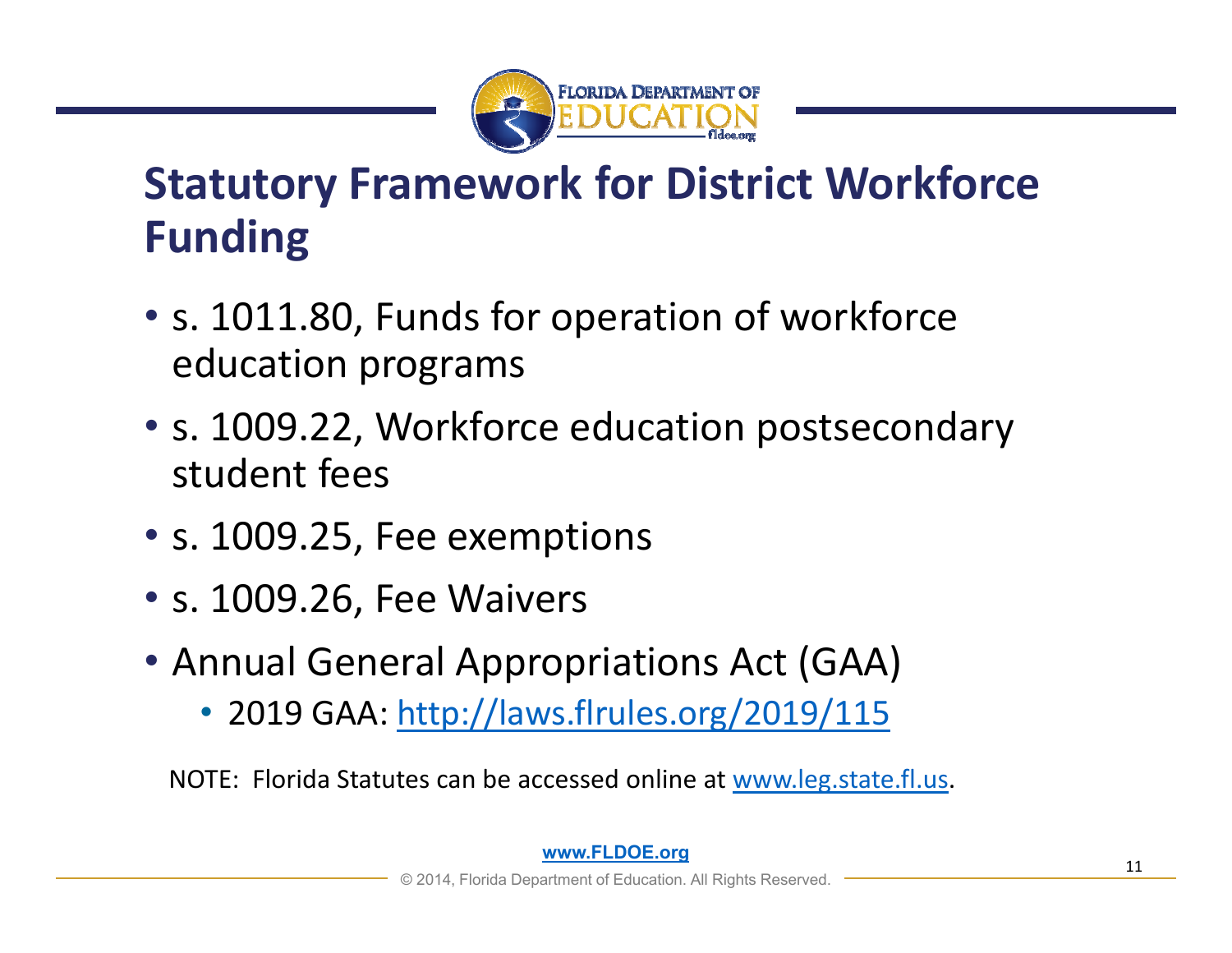

## **District Workforce Education Funding Sources**

| <b>Workforce Development Funds</b>  | \$370,347,980                                      |
|-------------------------------------|----------------------------------------------------|
| <b>Tuition and Fees</b>             | \$43,865,413 (est.)                                |
| <b>Performance-based Incentives</b> | \$6,500,000                                        |
| <b>Federal Grants - Perkins</b>     | Perkins - \$6,115,786<br><b>WIOA - Competition</b> |

*\*Excludes funds for special projects and non‐recurring items*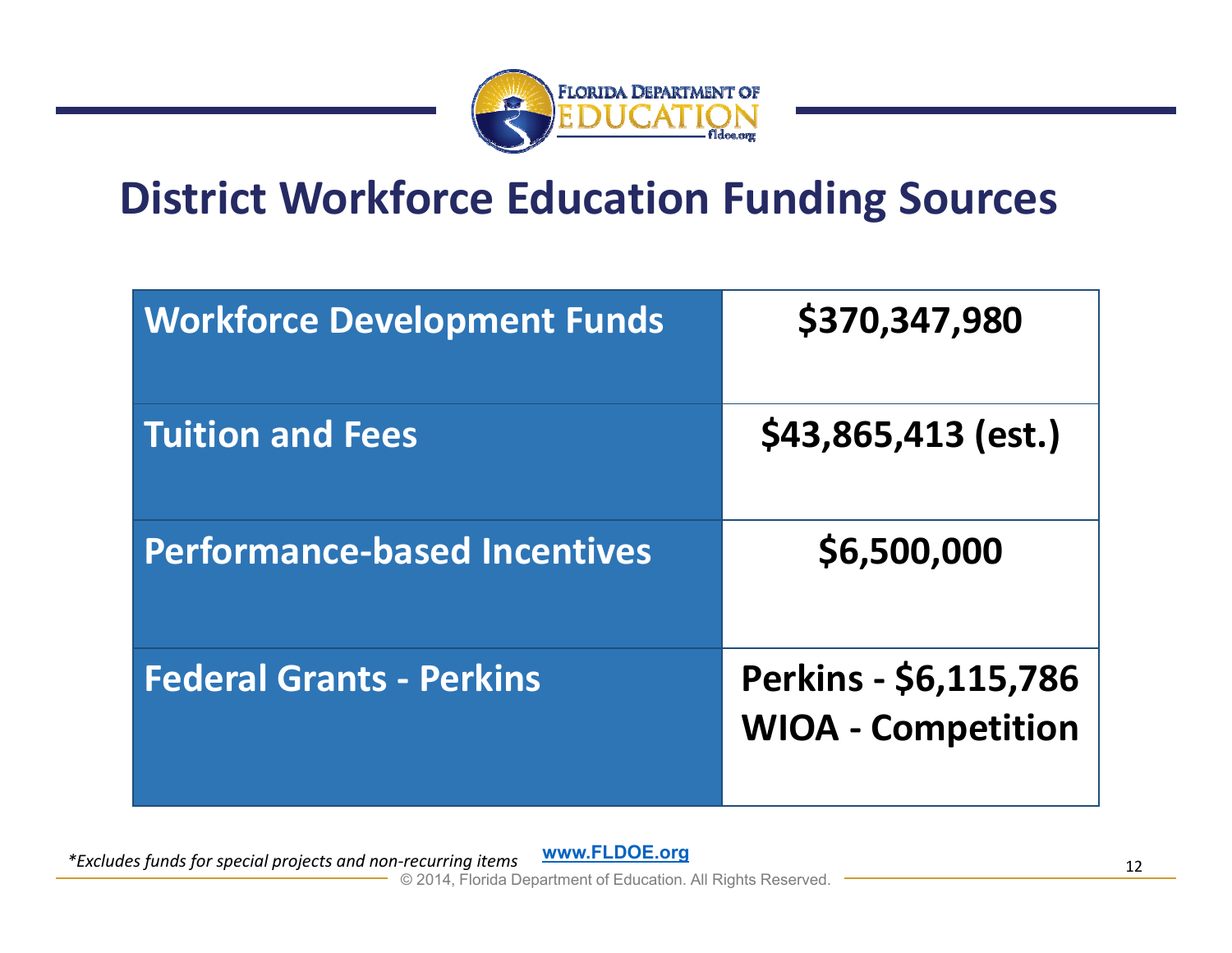

## **Tuition and Fees Requirements in s. 1009.22**

- All students shall be charged fees except students who are exempt from fees or students whose fees are waived.
- Tuition and Fees memo is available here: http://fldoe.org/academics/career‐adult‐edu/state‐funding‐ districts/tuition‐fees.stml
- Standard Tuition Rates, 2018‐19
	- Career Certificate/Applied Technology Diploma Tuition
		- Tuition: \$2.33 per clock hour
		- Out‐of‐State Fee for Non‐Residents: \$6.99 per clock hour
		- Residency for tuition purposes must be determined by s. 1009.21
	- Adult General Education Block Tuition
		- \$45 per half year or \$30 per term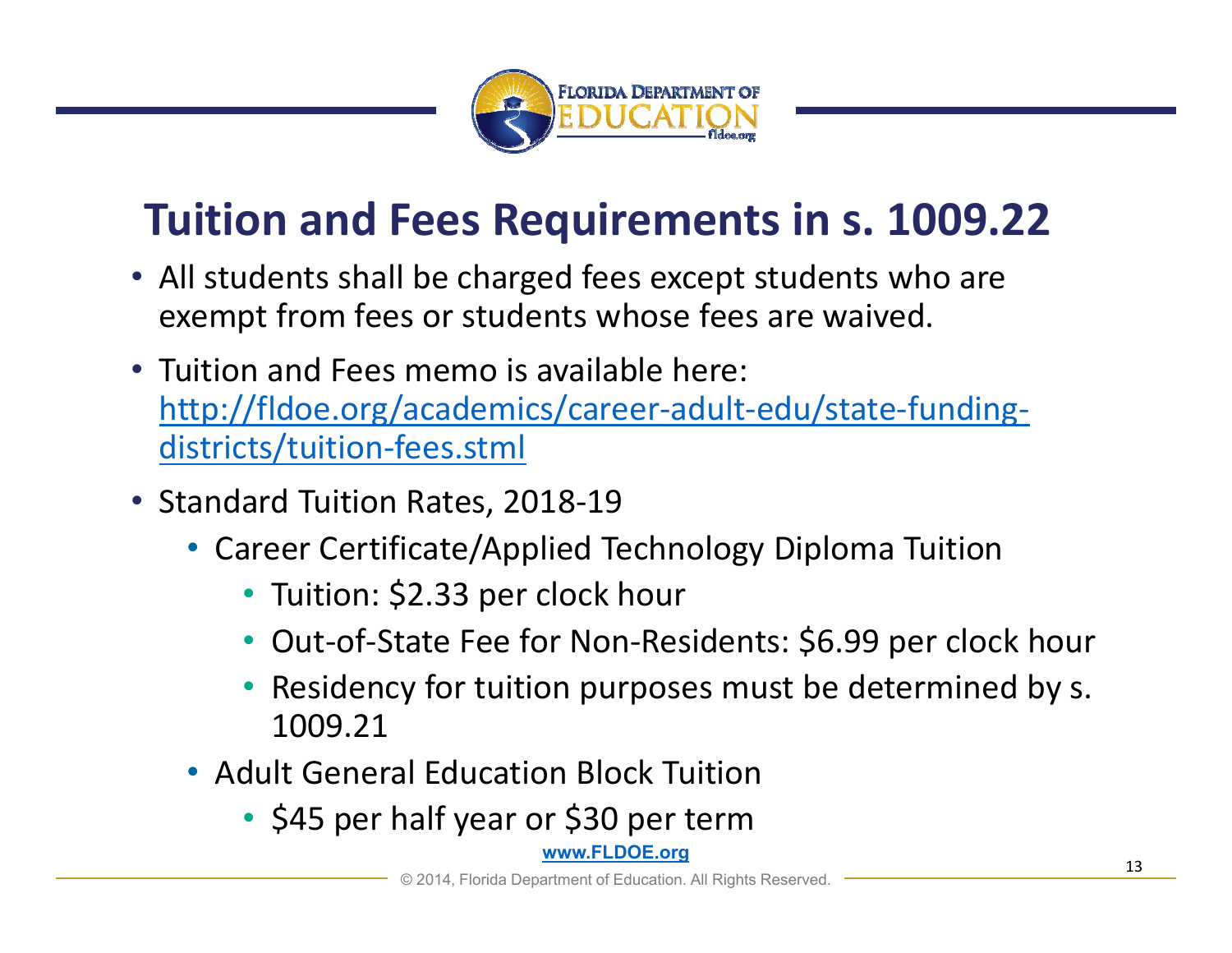

## **Tuition and Fees Requirements in s. 1009.22**

• Districts may vary tuition and out-of-state fee rates by 5 percent

|                                         | <b>MINIMUM</b>                         | <b>MAXIMUM</b>                         |
|-----------------------------------------|----------------------------------------|----------------------------------------|
| <b>Career Certificate Tuition</b>       | \$2.22/clock hour                      | \$2.44/clock hour                      |
| Adult General Education - per Term      | \$28.50 per term<br>(3 terms per year) | \$28.50 per term<br>(3 terms per year) |
| Adult General Education - per Half Year | \$42.75<br>(6 months)                  | \$47.25<br>(6 months)                  |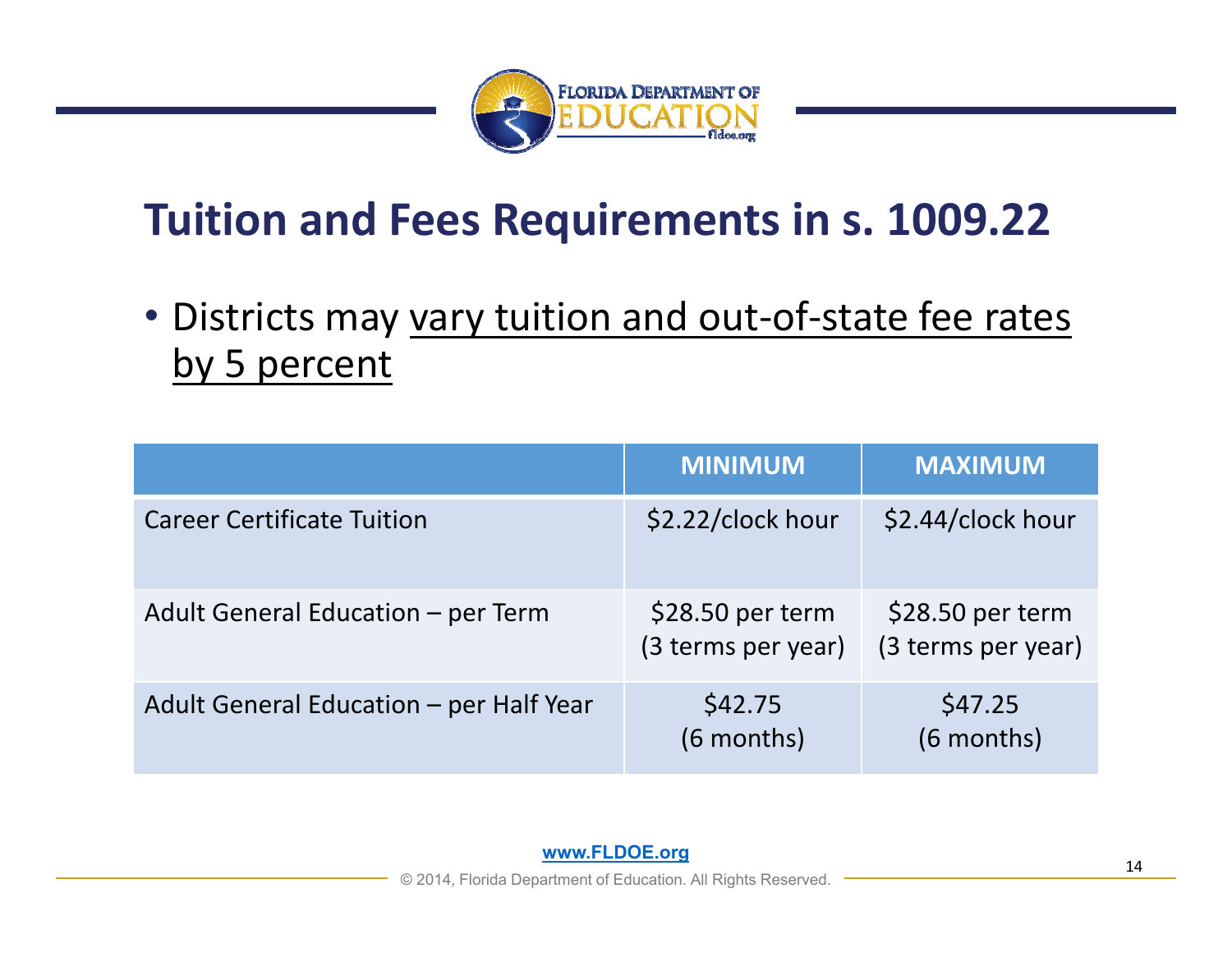

## **Discretionary Fees in s. 1009.22**

| <b>Discretionary</b><br><b>Fee</b> | <b>Statutory Authority</b>  |                                                                  |
|------------------------------------|-----------------------------|------------------------------------------------------------------|
| <b>Financial Aid</b>               | Up to 10 percent of tuition | See specific requirements for<br>expenditure in s. 1009.22(5)    |
| Capital<br>Improvement             | Up to 5 percent of tuition  | See specific requirements for<br>expenditure in s. 1009.22(6)(a) |
| <b>Technology</b>                  | Up to 5 percent of tuition  | See specific requirements for<br>expenditure in s. 1009.22(7)    |

NOTE: Adult General Education students cannot be charged financial aid, capital improvement and technology fees.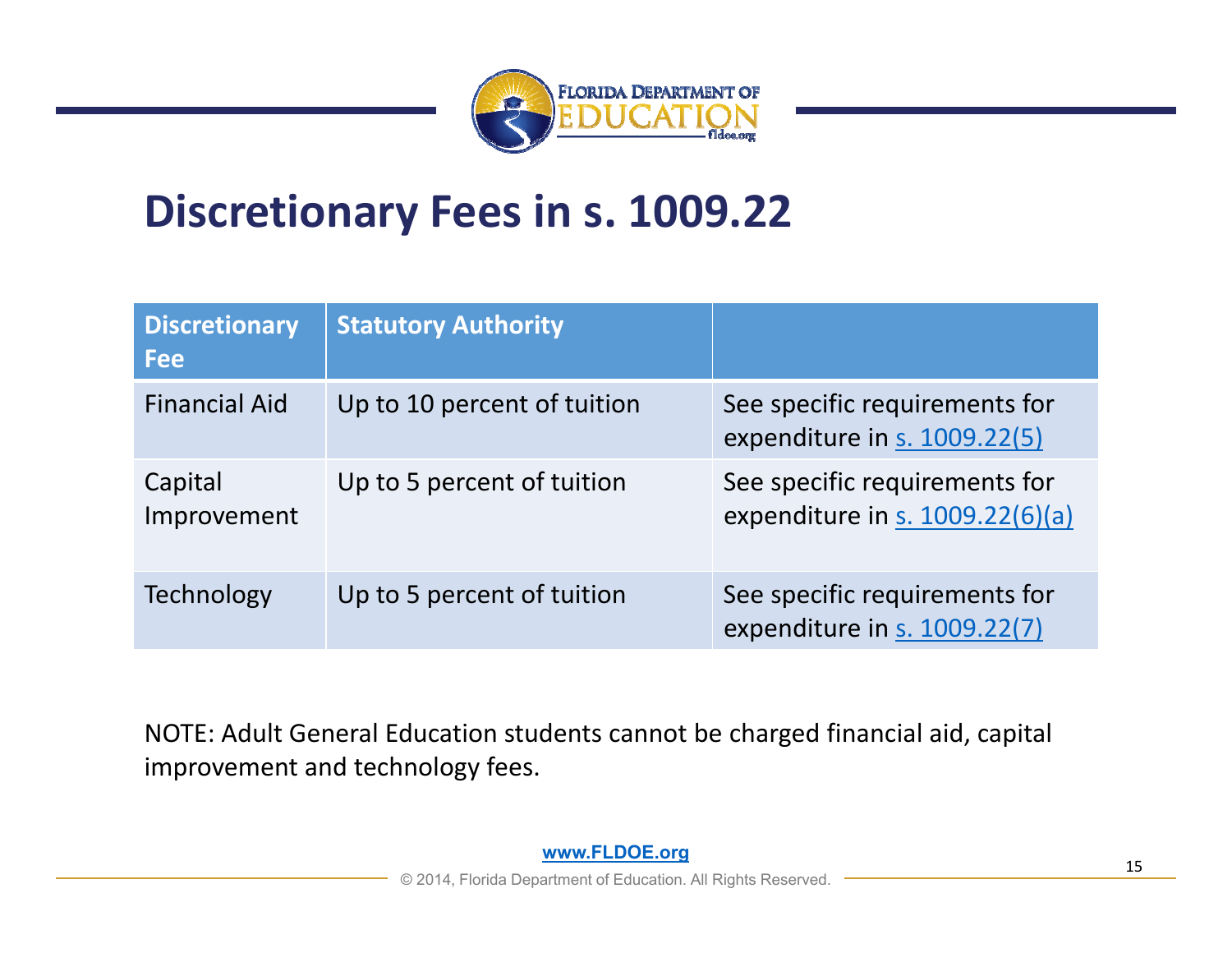

## **Discretionary Fees in s. 1009.22**

- User Fees and Fines
	- List of user fees and fines are provided in the statute
	- Fee charged may not exceed the cost of the services provided and may only be charged to persons receiving the service.
- District school boards are not authorized to charge students enrolled in workforce development programs any fee that is not specifically authorized by statute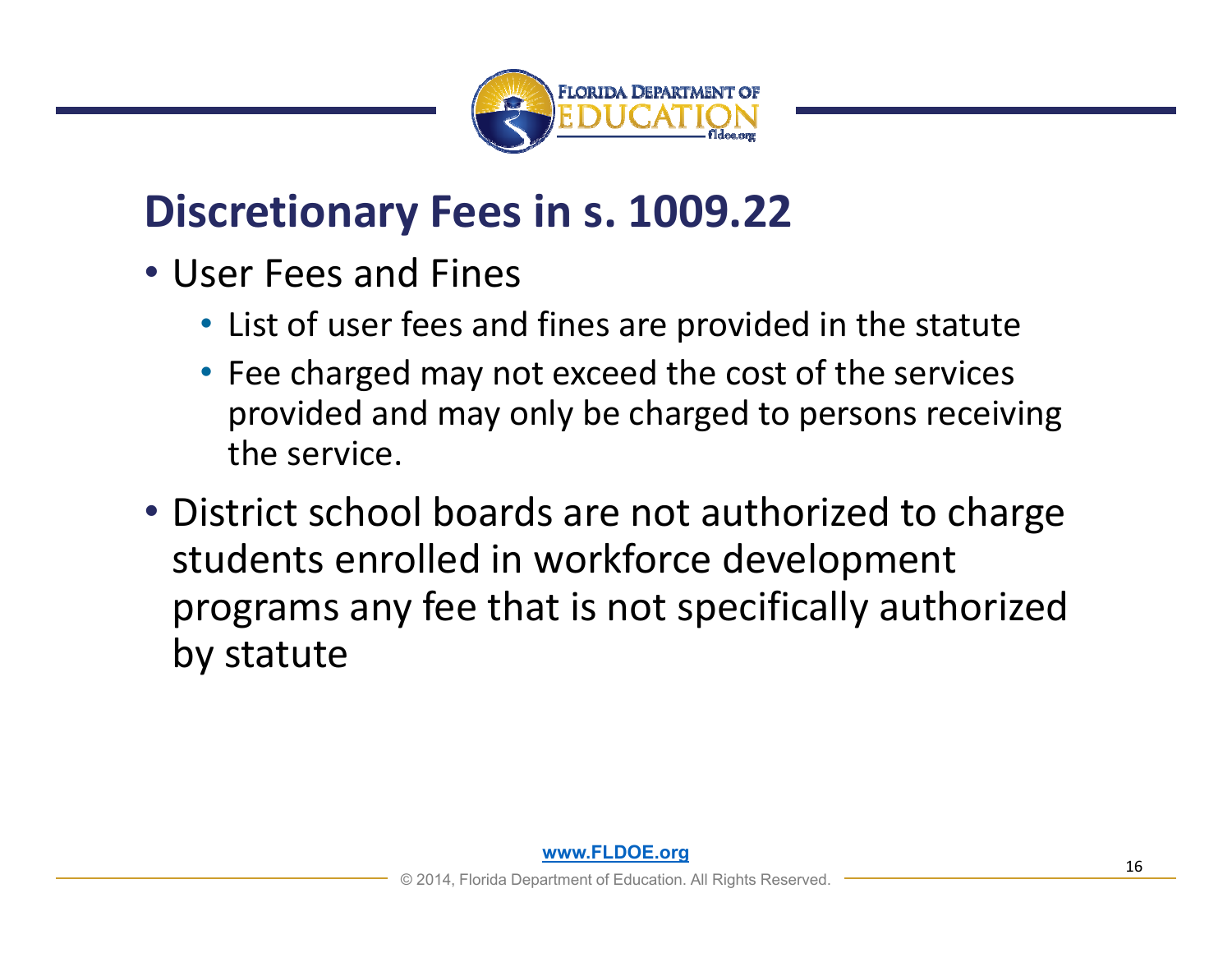

## **Continuing Workforce Education (CWE) Fees**

- CWE defined in s. 1004.02(12), F.S. and means instruction that does not result in a technical certificate, diploma, associate in applied science degree, or associate in science degree.
- Continuing workforce education is for:

(a) Individuals who are required to have training for licensure renewal or certification renewal by a regulatory agency or credentialing body;

(b) New or expanding businesses as described in chapter 288;

(c) Business, industry, and government agencies whose products or services are changing so that retraining of employees is necessary or whose employees need training in specific skills to increase efficiency and productivity; or

(d) Individuals who are enhancing occupational skills necessary to maintain current employment, to cross train, or to upgrade employment.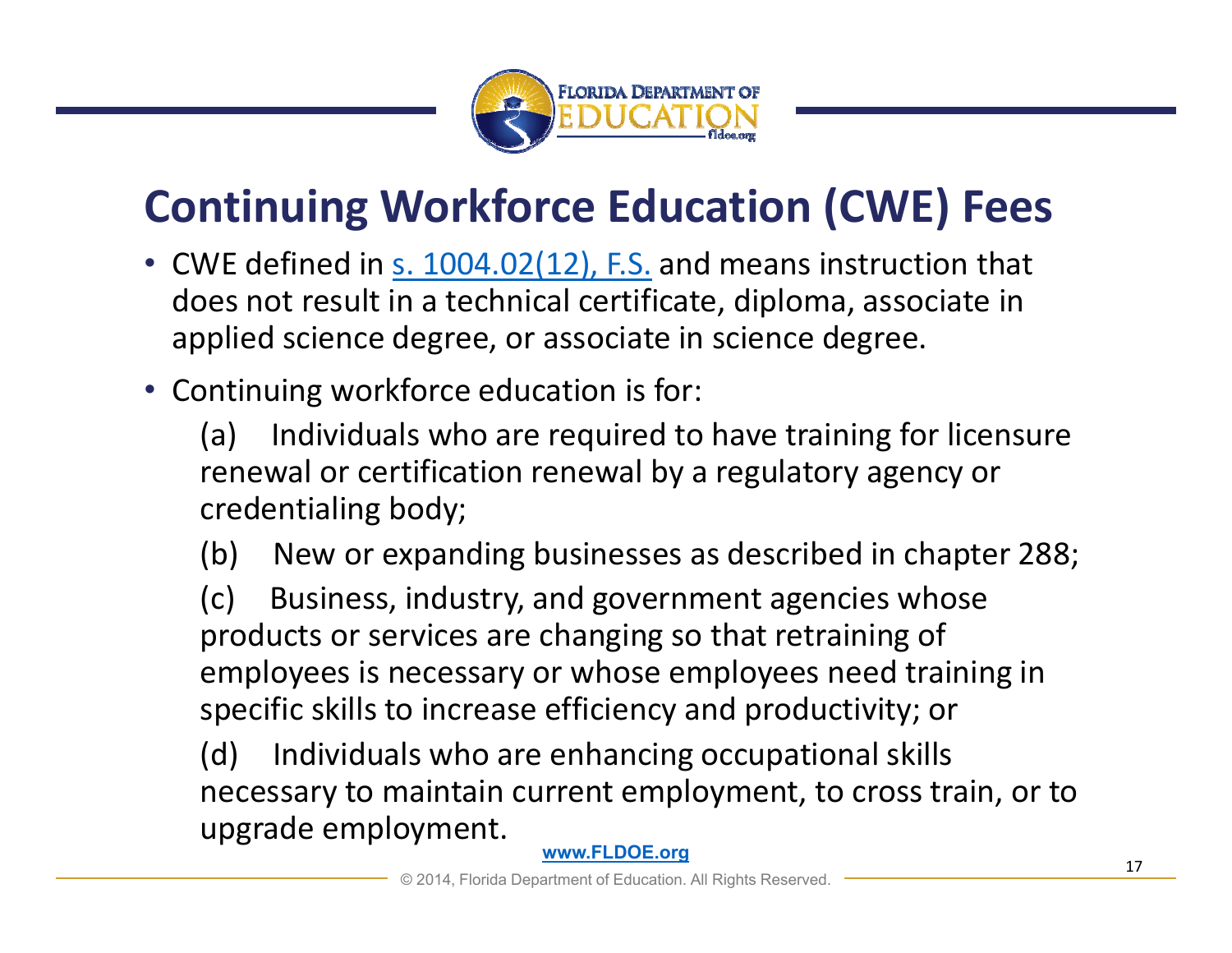

## **Continuing Workforce Education Fees**

- Fees for continuing workforce education shall be locally determined by the district school board or Florida College System institution board of trustees.
- Expenditures for the continuing workforce education program must be fully supported by fees.
- Enrollments in continuing workforce education courses may not be counted for purposes of funding full-time equivalent enrollment.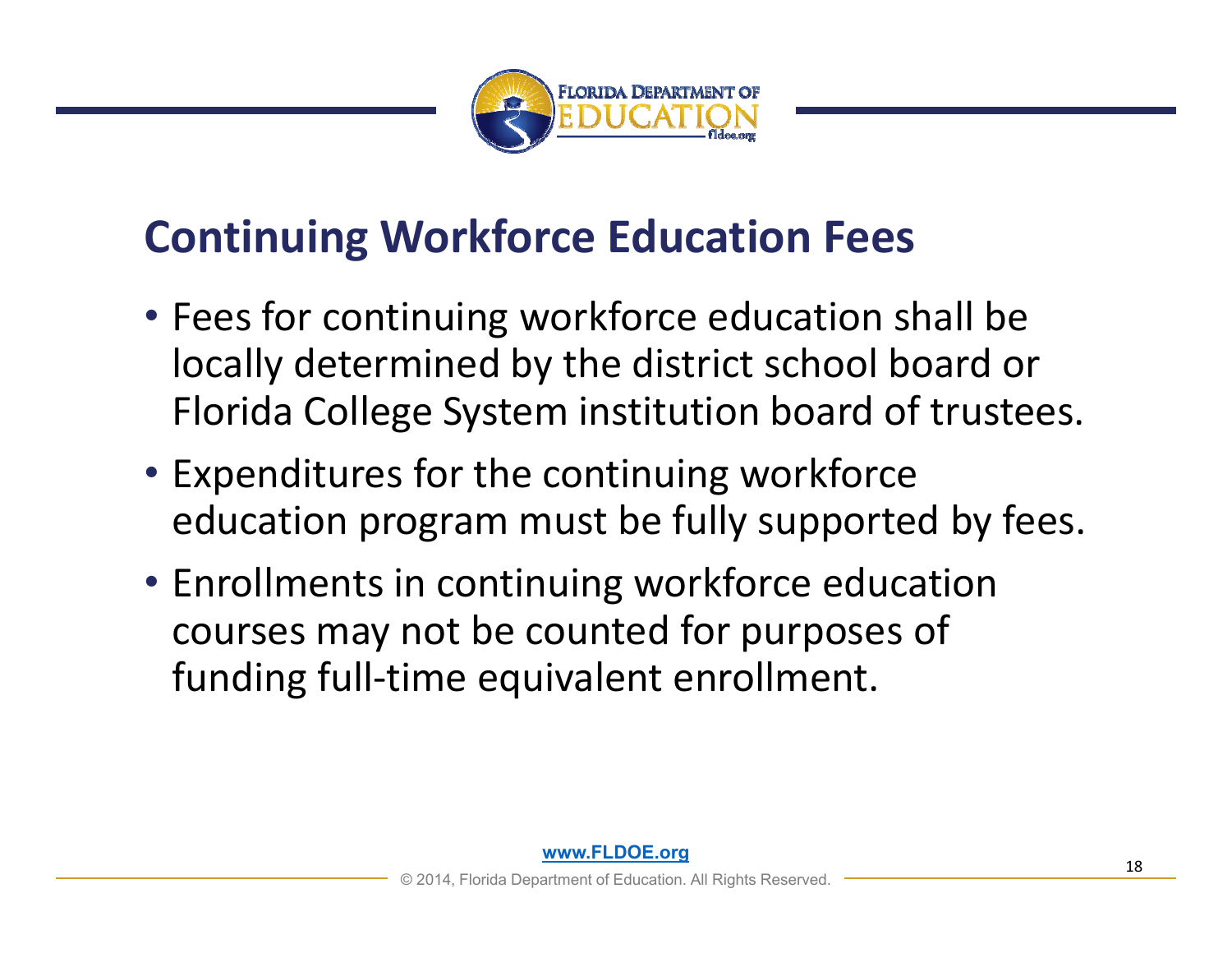

## **Most Common Exemptions**

| <b>Dual Enrollment</b><br><b>Student</b> | s. $1009.25(1)(a)$ | A student enrolled in a dual enrollment or<br>early admission program pursuant to s.<br>1007.271.                                                                                                                                                                                                                                                                                                                                                                                                                                                                                                            |
|------------------------------------------|--------------------|--------------------------------------------------------------------------------------------------------------------------------------------------------------------------------------------------------------------------------------------------------------------------------------------------------------------------------------------------------------------------------------------------------------------------------------------------------------------------------------------------------------------------------------------------------------------------------------------------------------|
| <b>Homeless</b><br><b>Student</b>        | s. $1009.25(1)(f)$ | A student who lacks a fixed, regular, and<br>adequate nighttime residence or whose<br>primary nighttime residence is a public or<br>private shelter designed to provide<br>temporary residence, a public or private<br>transitional living program, or a public or<br>private place not designed for, or ordinarily<br>used as, a regular sleeping accommodation<br>for human beings. This includes a student<br>who would otherwise meet the<br>requirements of this paragraph, as<br>determined by a college or university, but<br>for his or her residence in college or<br>university dormitory housing. |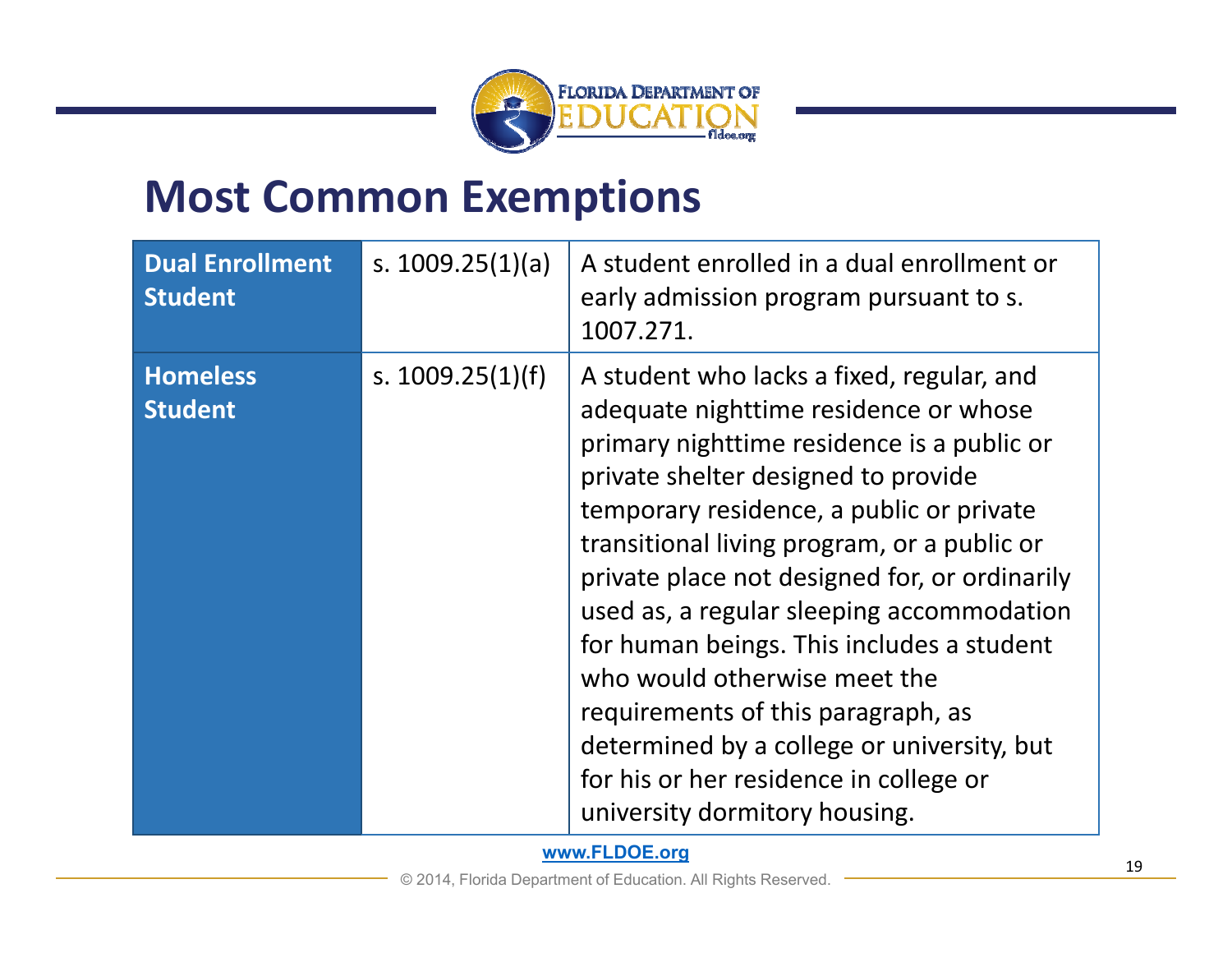

## **Tuition and Fees – Exemptions and Waivers**

- All statutory exemptions from tuition and fees are included in s. 1009.25, F.S.
- Several waivers are included in other statutes. For example, s. 1009.26 includes the following:
	- Out‐of‐state fee waivers for Honorably Discharged Veterans and those receiving educational assistance through Veteran's Affairs
	- Out-of-state fee waivers for recent high school graduates
	- Tuition waivers for Purple Heart and other combat medal recipients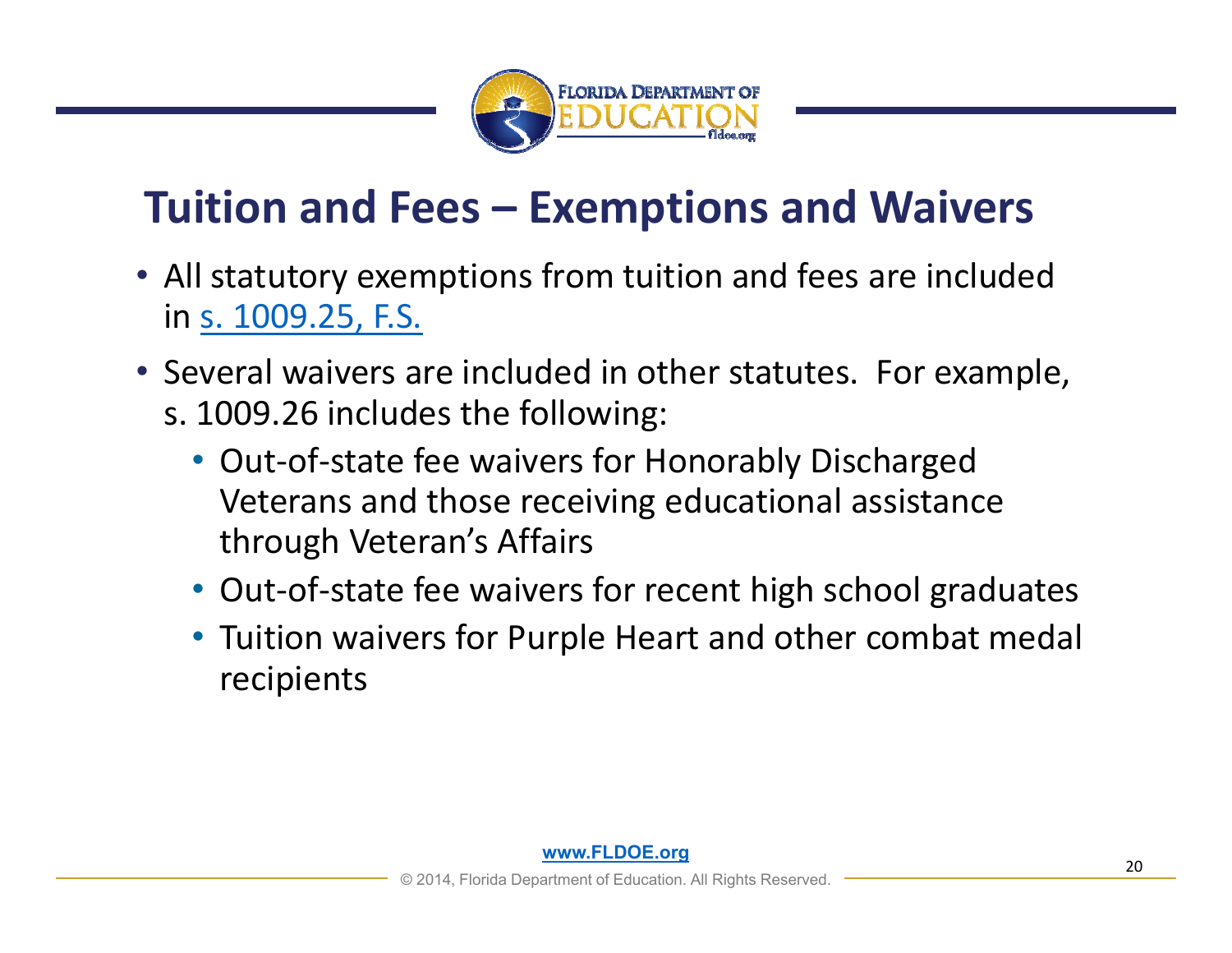

## **Discretionary Fee Waivers**

#### **Section 1009.26(1)**

School districts and Florida College System institutions may waive fees for any fee-nonexempt student. The total value of fee waivers granted by the school district or Florida College System institution may not exceed the amount established annually in the General Appropriations Act. Any student whose fees are waived in excess of the authorized amount may not be reported for state funding purposes.

#### **Current General Appropriations Act proviso**

Pursuant to the provisions of section 1009.26(1), Florida Statutes, school districts may grant fee waivers for programs funded through Workforce Development Education appropriations for up to 8 percent of the fee revenues that would otherwise be collected.

Data on these waivers are reported on the Adult Fee Status Data Element (Code W).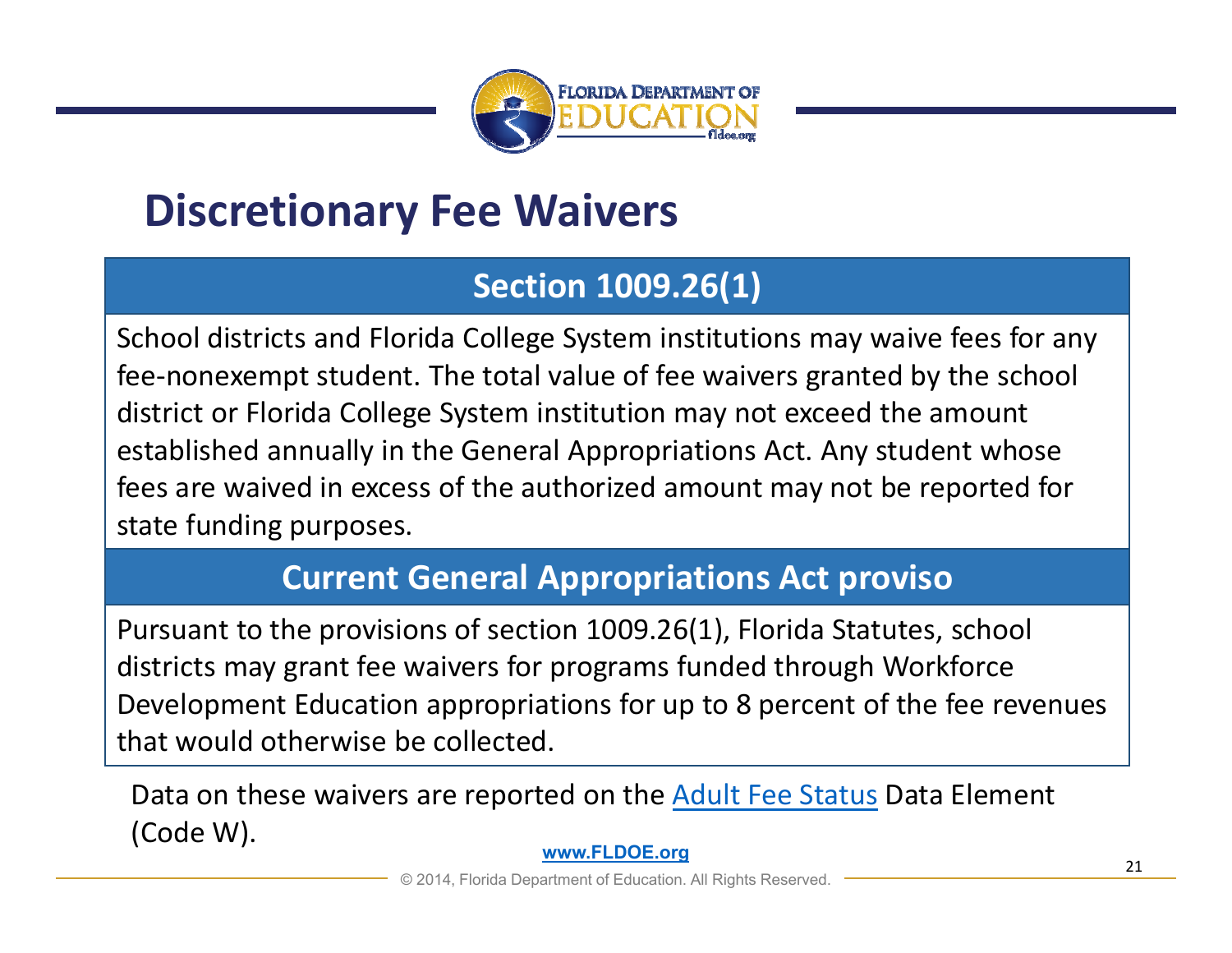

## **Expenditure Requirements for Funding Sources for Workforce Education Programs**

- s. 1011.80(7)(a)
	- *A school district or Florida College System institution that receives workforce education funds must use the money to benefit the workforce education programs it provides.*
	- *The money may be used for equipment upgrades, program expansions, or any other use that would result in workforce education program improvement.*
	- *The district school board or Florida College System institution board of trustees may not withhold any portion of the performance funding for indirect costs.*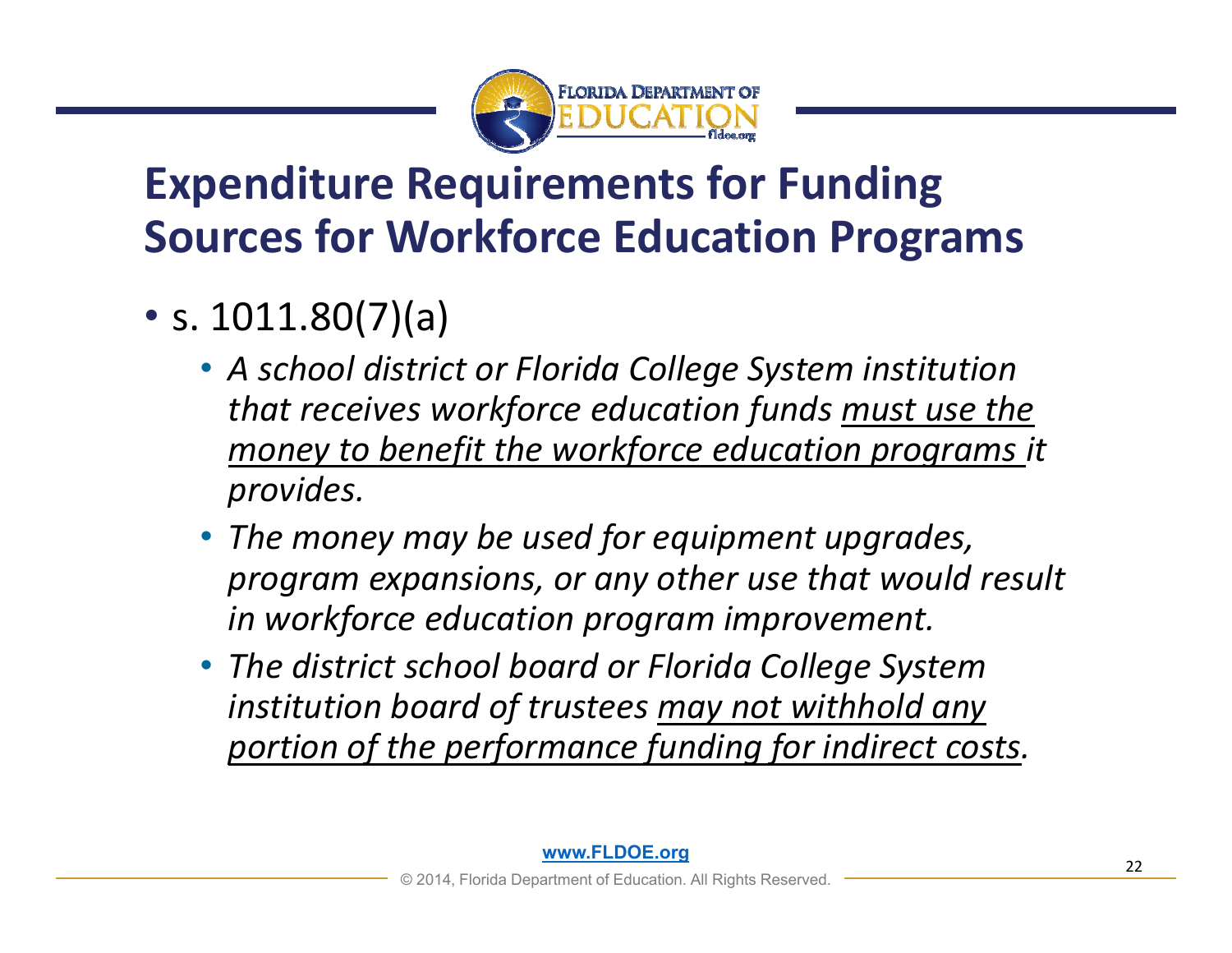

## **Expenditures on State and Federal Inmates**

- Section 1011.80(7)(b) includes the following provision:
	- *State funds provided for the operation of postsecondary workforce programs may not be expended for the education of state inmates with more than 24 months of time remaining to serve on their sentences or federal inmates.*
- Tuition must be assessed, unless the student qualifies for an exemption or waiver OR is provided with a discretionary waiver
- A determination of residency for tuition purposes must be made in accordance with the requirements in s. 1009.21.
- Agencies must maintain documentation on eligibility based on the 24 months remaining on the sentence.
- Inmates served must be reported in WDIS "Education Services, State and Federal Inmates" data element (value = "T").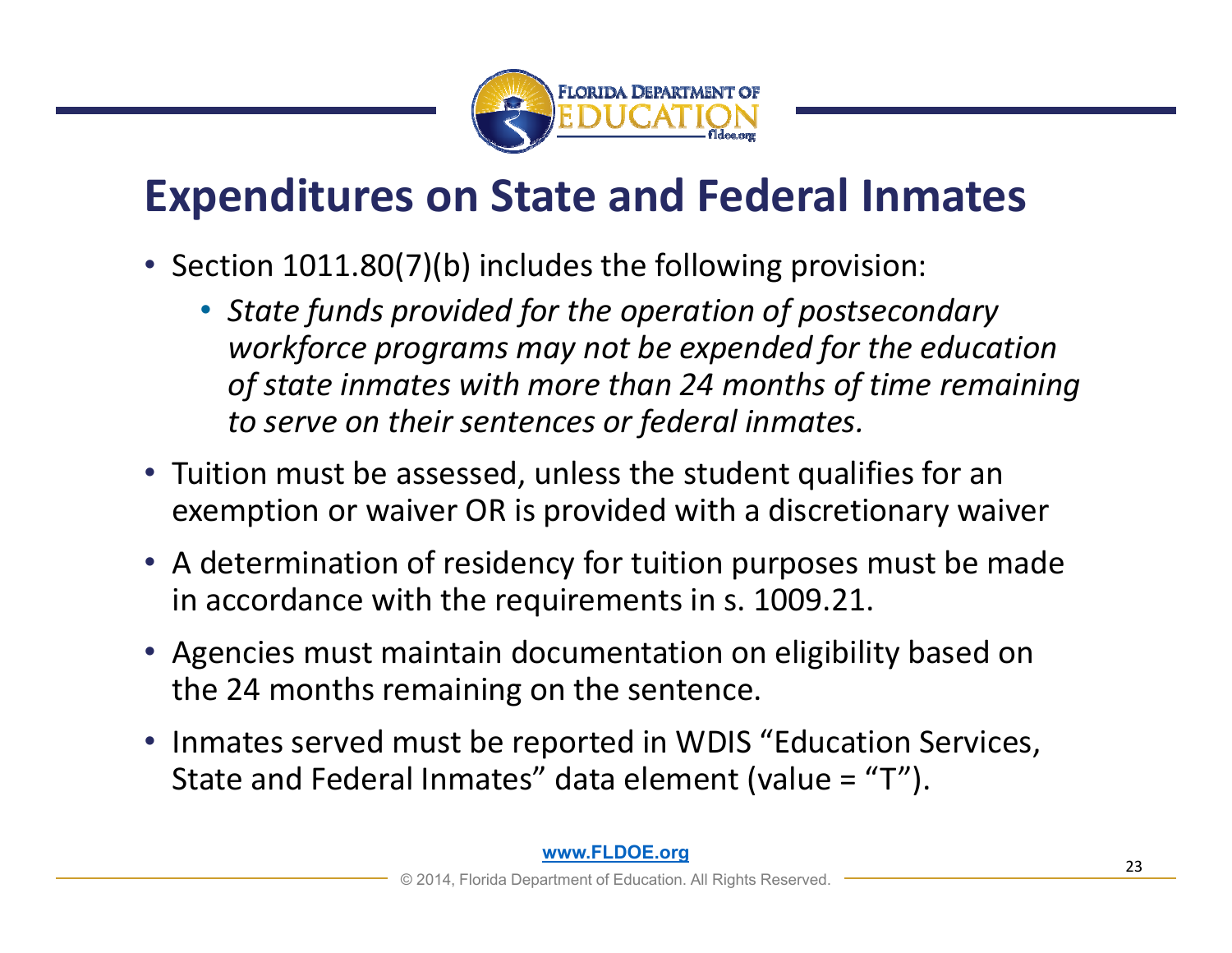

### **Expenditure Requirements for Funding Sources for Workforce Education Programs**

- General Appropriations Act proviso language in the Workforce Development Fund appropriation:
	- *Funds are provided for school district workforce education programs as defined in section 1004.02(25)*
	- "Workforce education" means adult general education or career education and may consist of a continuing workforce education course or a program of study leading to an occupational completion point, a career certificate, an applied technology diploma, or a career degree.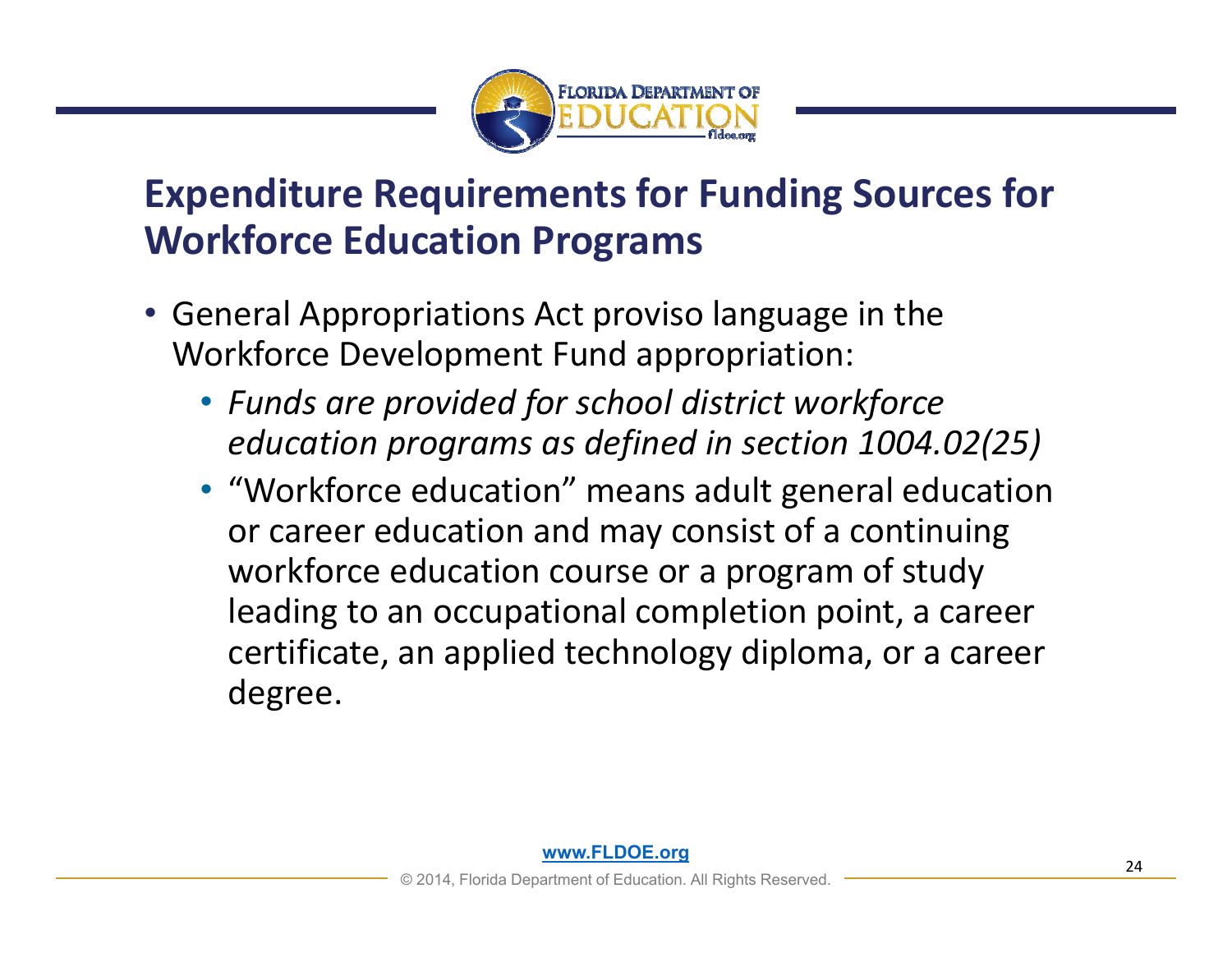

### **Expenditure Requirements for Funding Sources for Workforce Education Programs (cont.)**

- General Appropriations Act proviso language in the Workforce Development Fund appropriation:
	- *Funds collected from standard tuition and out‐of‐state fees shall be used to support school district workforce education programs as defined in section 1004.02(25), Florida Statutes, and shall not be used to support K‐12 programs or district K‐12 administrative indirect costs.*
	- *The funds provided in Specific Appropriations….shall not be used to support K‐12 programs or district K‐12 administrative indirect costs. The Auditor General shall verify compliance with this requirement during scheduled audits of these institutions.*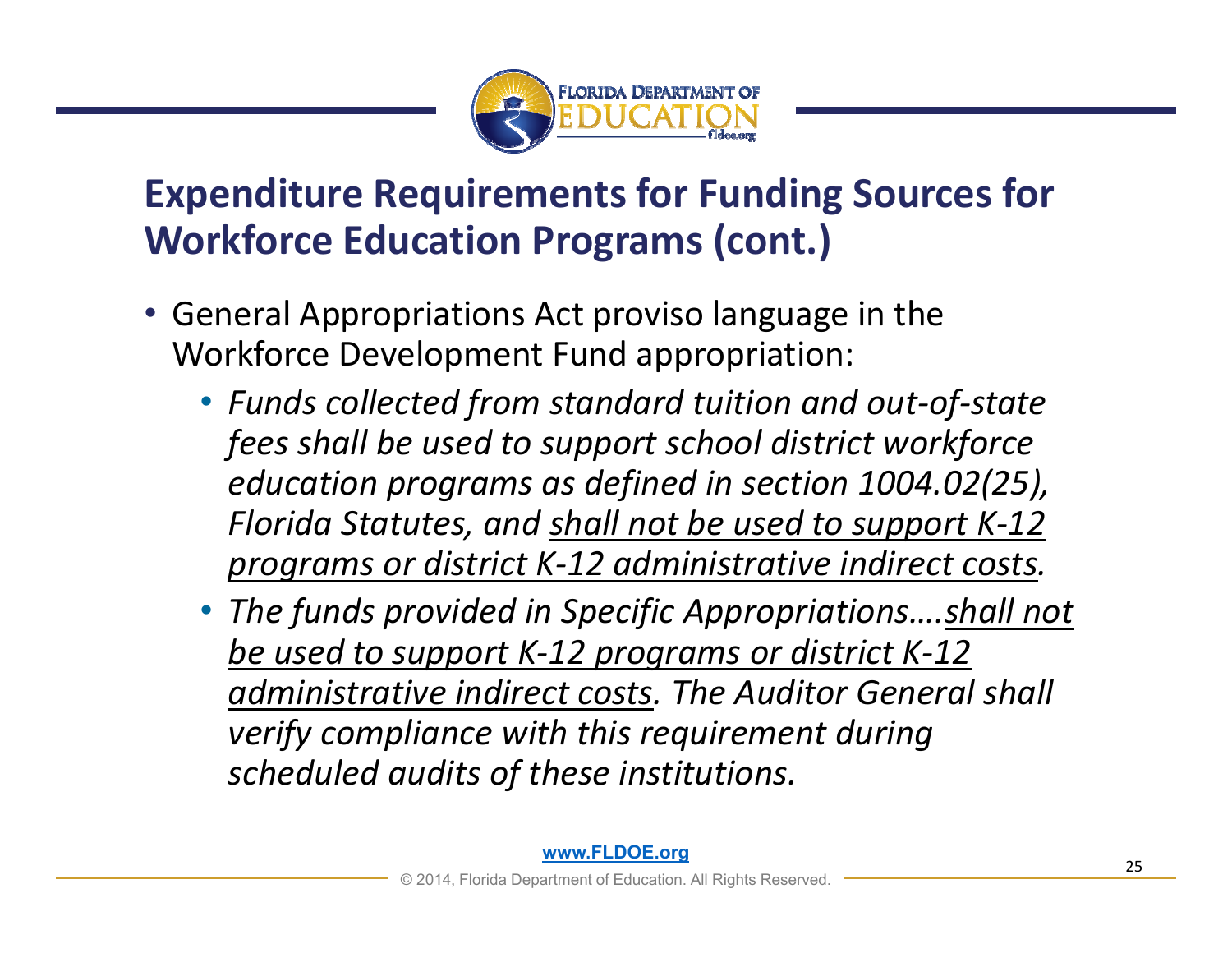

### **Reporting of Adult General Education Instructional Hours – Rule 6A‐10.0381**

- Link to the rule: https://www.flrules.org/gateway/ruleNo.asp?id=6A ‐10.0381
- Technical assistance document is posted.
	- http://www.fldoe.org/academics/career‐adult‐ edu/career‐adult‐edu‐technical‐assistance‐.stml
- Auditor General will verify compliance with these procedures during regularly scheduled audits.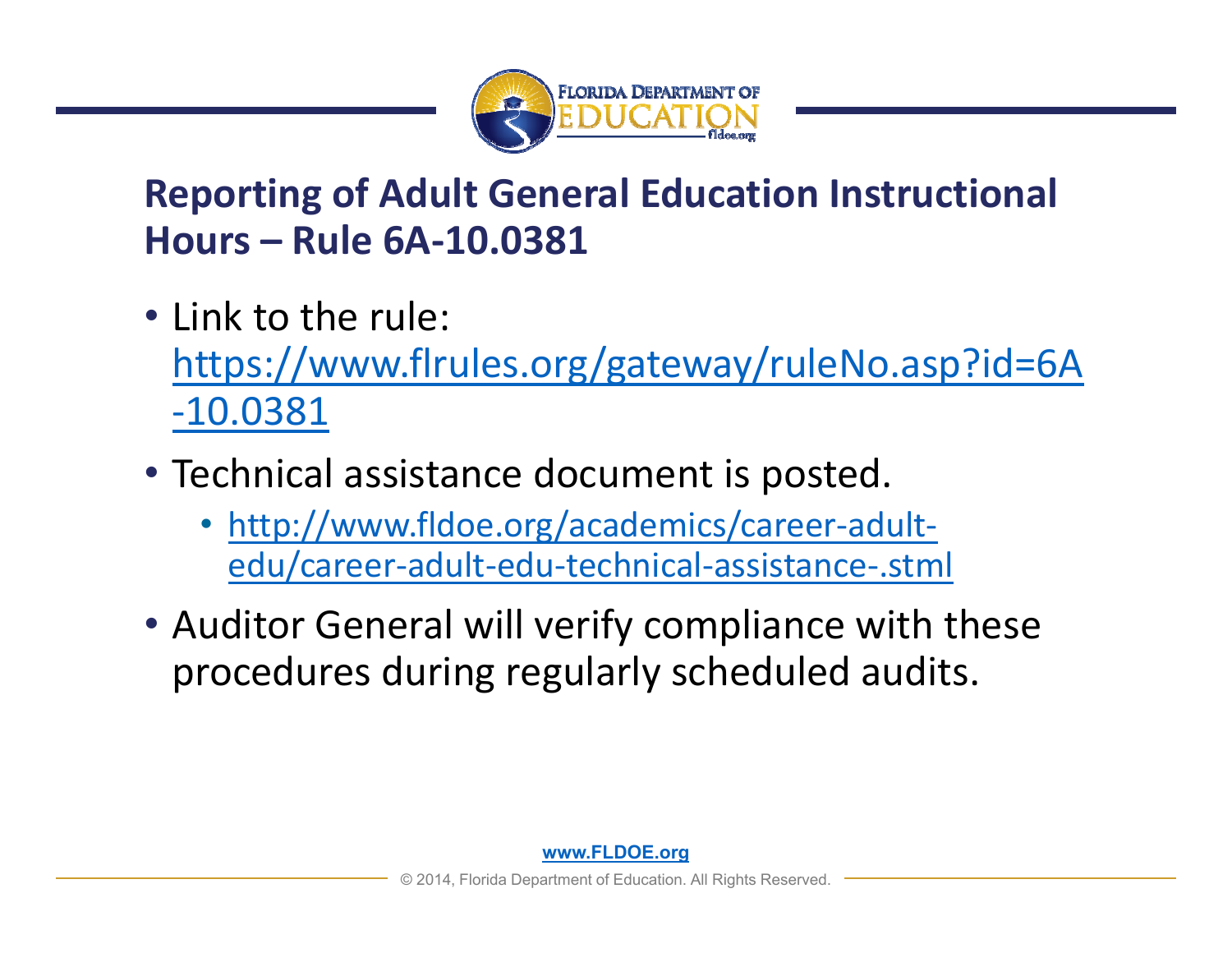

## **2019‐20 Workload Allocations by District**

**www.FLDOE.org**

© 2014, Florida Department of Education. All Rights Reserved.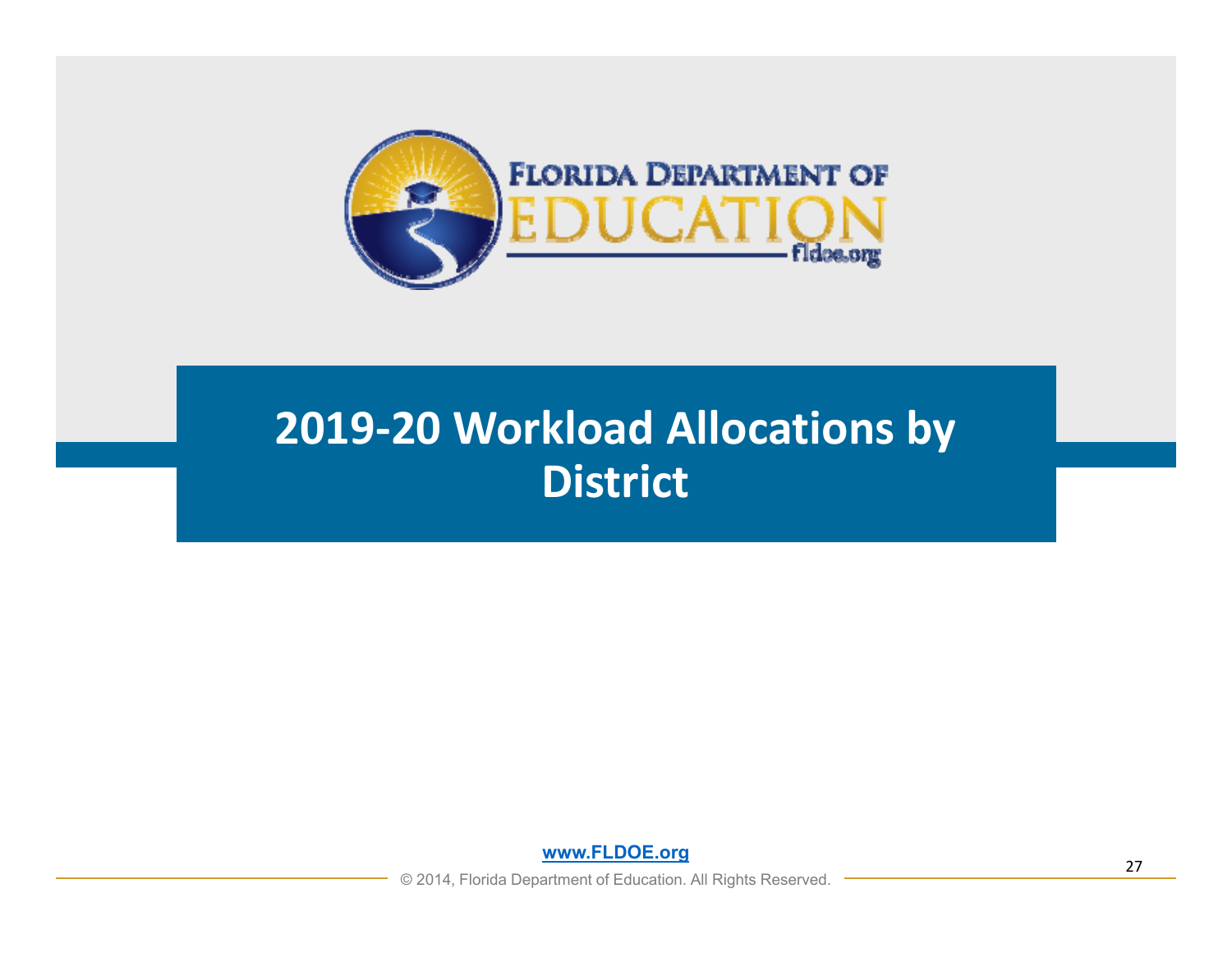

## **Workforce Development Fund Allocations by District**

- Districts are provided allocations in this category annually for the operation of any workforce education program
- None of the funds are categorical to any particular workforce program and can be expended on any eligible workforce education program

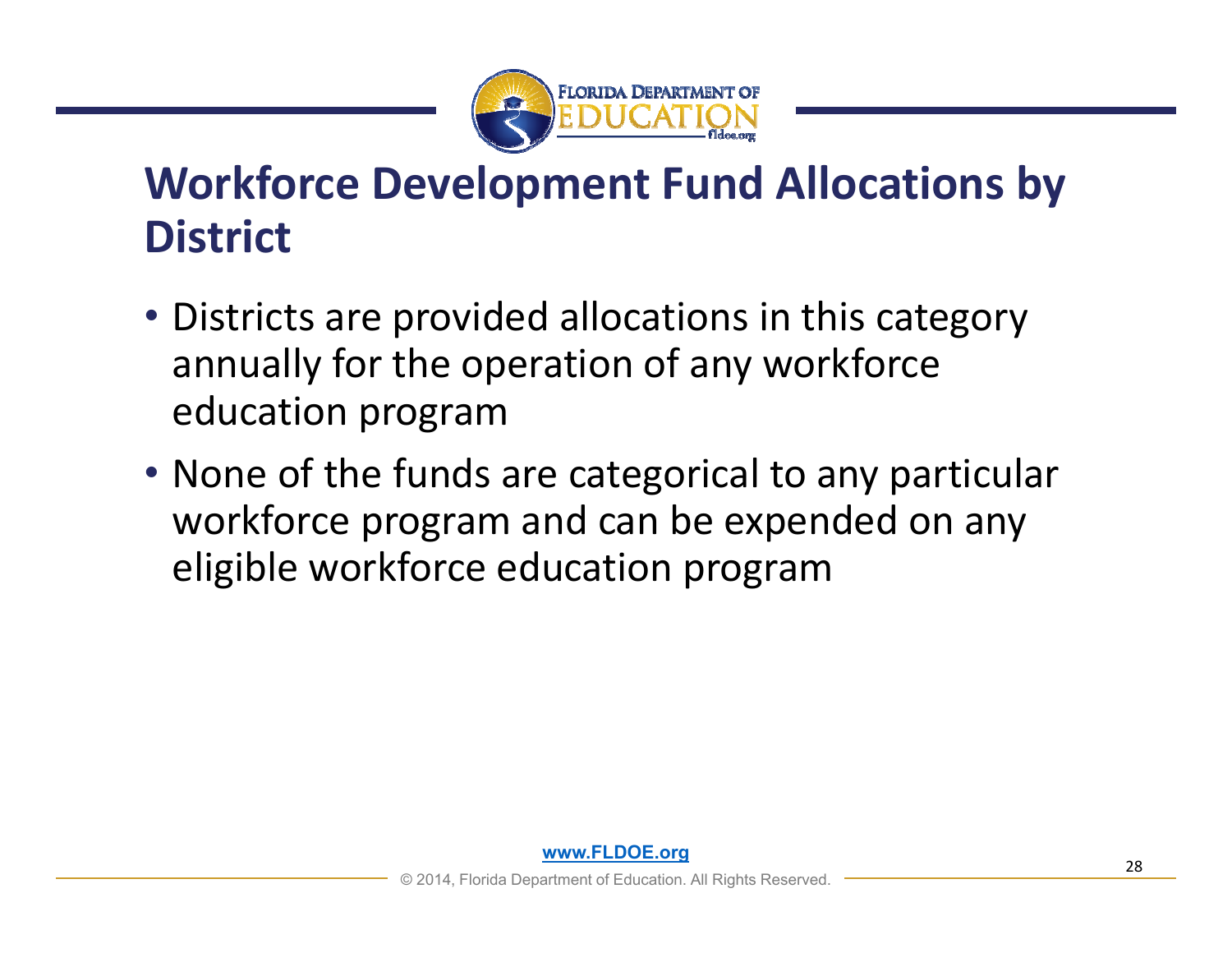

### **Workforce Development Fund Allocations by District**

- Current Policy for District Allocations
	- **BASE FUNDING + ADJUSTMENT**
- Allocation process begins with the base appropriation from the prior year and the Legislature makes<br>adjustments (increase, decrease, level) based on<br>policies being used for the allocation for that year
- In recent history, the funding model has been used to make adjustments to the base funding provided to institutions
- **Funding is NOT like the K‐12 funding model which is based on projected FTE with expenditure requirements for the program that generated the funds**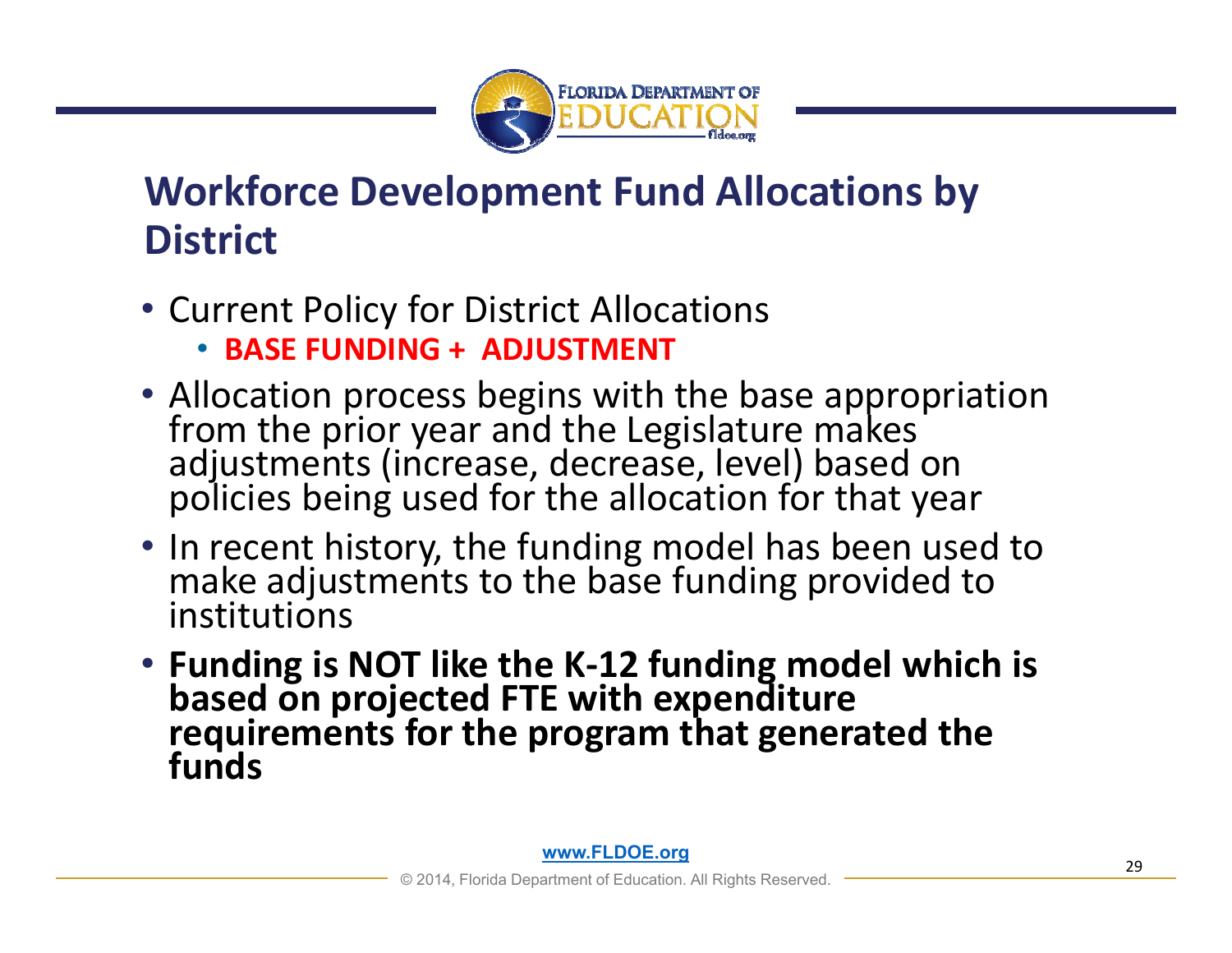

## **Other Notes about the Model**

- Districts are not required to expend their funds in proportion to the historical enrollment included in the model:
	- 2019-20 allocations were based on data 2-5 years prior to that funding year
	- Demand for programs and resources will have changed
	- Districts should always be evaluating current demand for programs and adjusting for the current and future needs
- Funding need calculated in the model DOES NOT equal the actual appropriated funds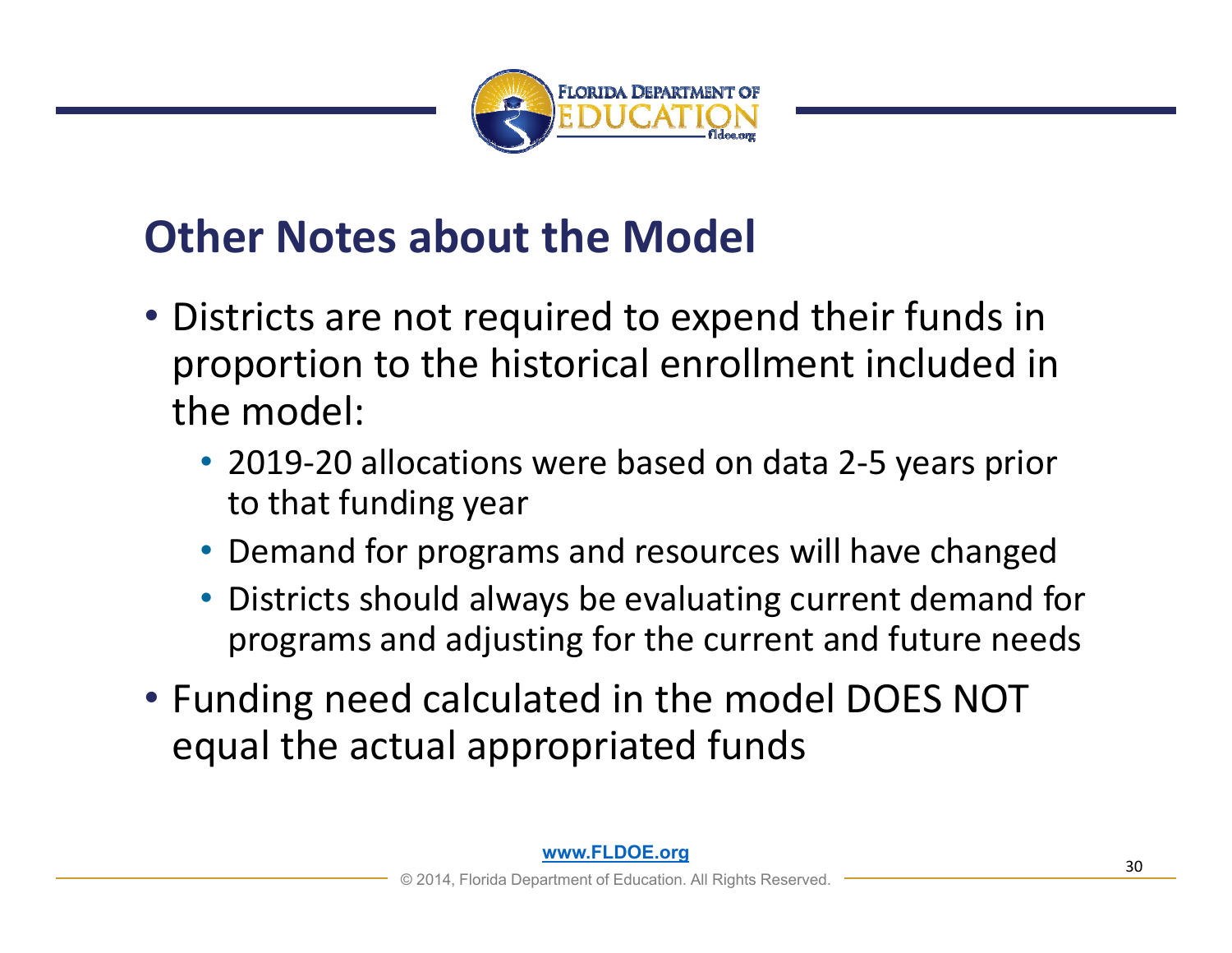

## **2019‐20 – Increase in Workforce Development Funds**

- The total workforce development allocation increased by about \$4 million from 2018‐19 to 2019‐20
- Funds were provided to districts with unmet funding needs based upon the workload model

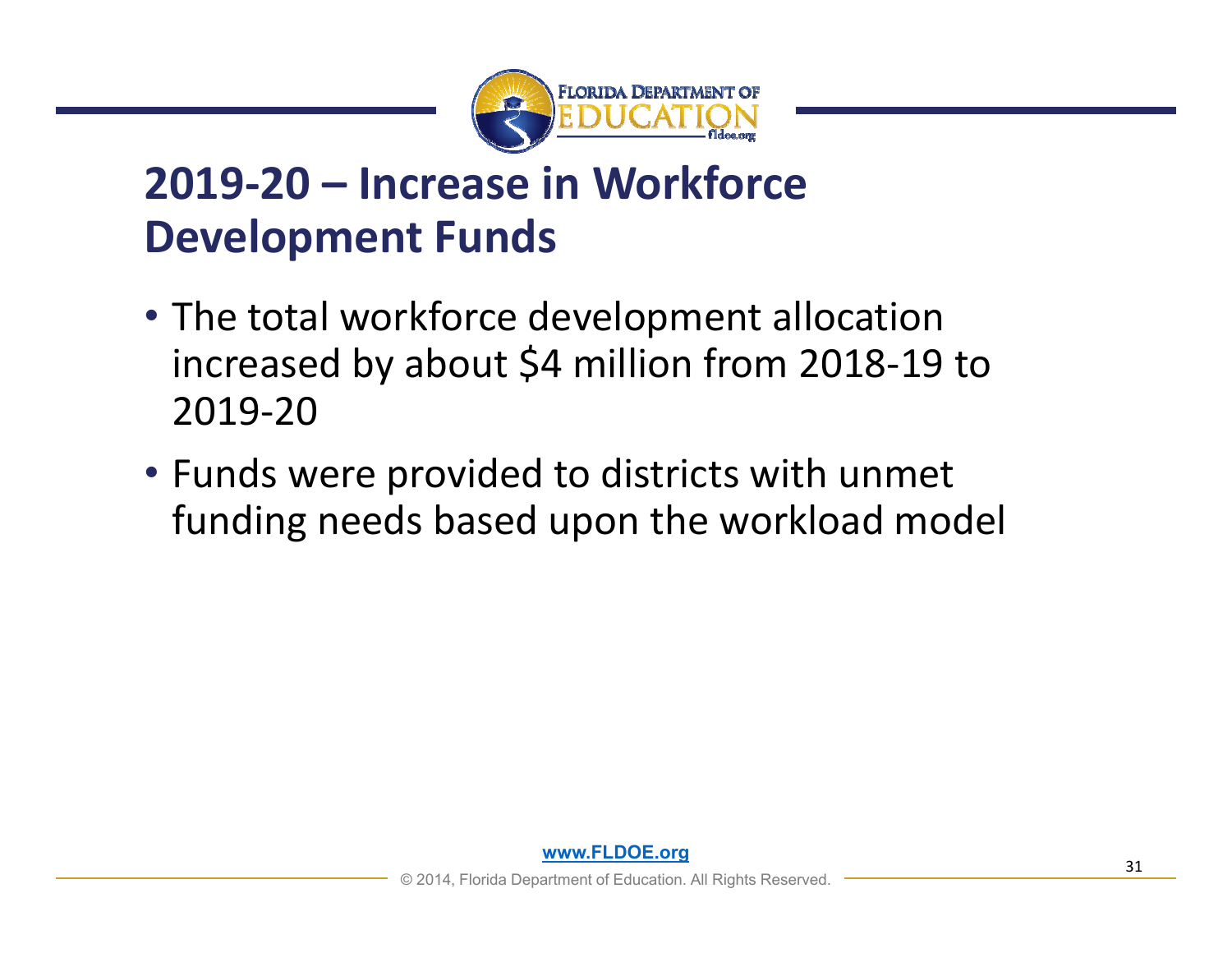

## **2019‐20 Allocation Models Used by Legislature**

- The workload funding model was used to re-allocate a small percentage of the workforce development funds as follows:
	- Reductions to districts with a current allocation of 110% or more above the state funding need calculated in the workload model
	- Allocation of funds from the reductions above to select districts to:
		- Increase the funding level to a minimum of 88% of state funding need
		- Ensure all districts with an appropriation level below state funding need received a minimum increase of about 1.3%.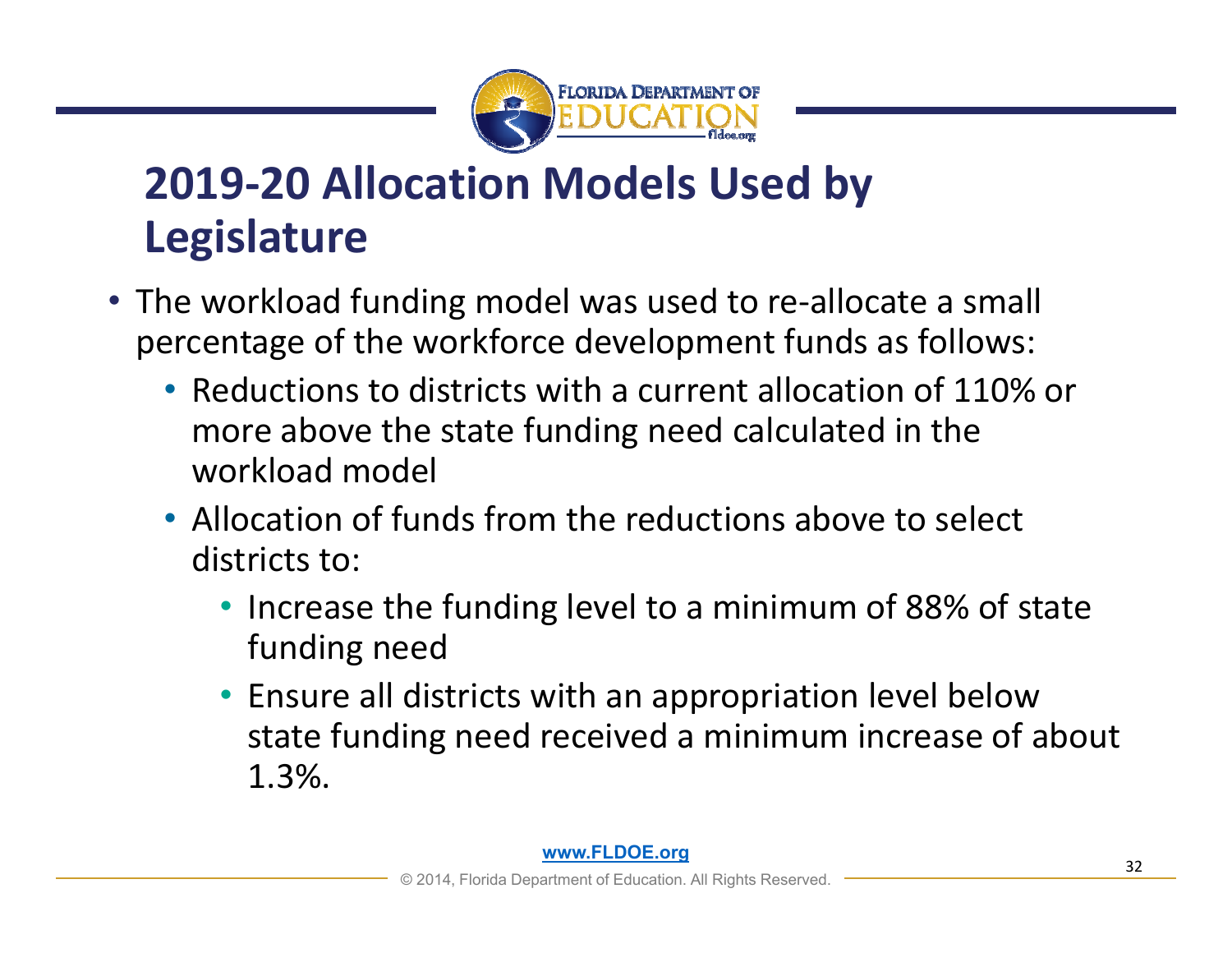

## **Workload Funding Model Elements**



**www.FLDOE.org** \* FTE in the model is usually a three‐year average of actual instructional activity (no estimates or projections)

© 2014, Florida Department of Education. All Rights Reserved.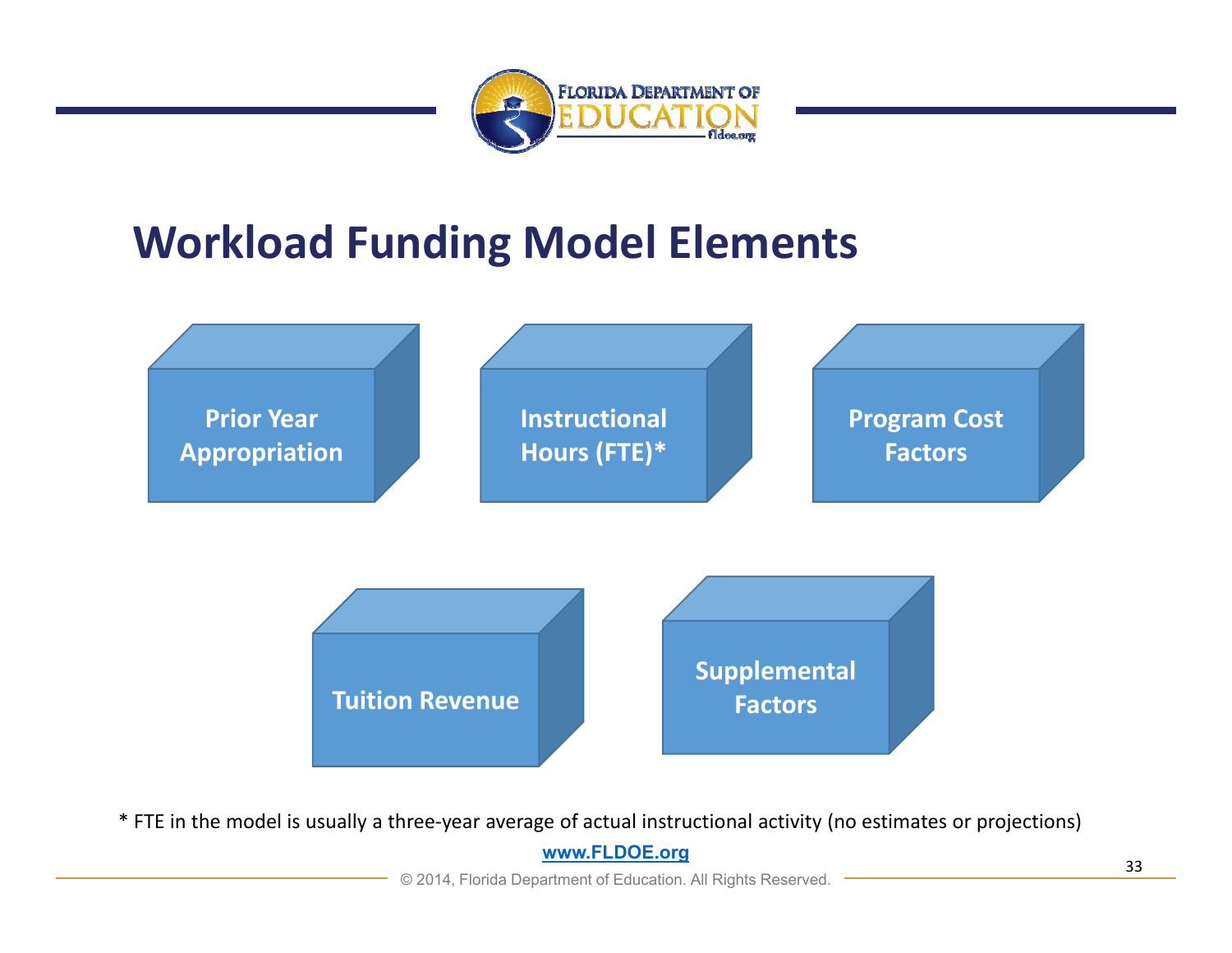

# **Overview of Workload Funding Model**

**Calculated State Funding based on FTE workload =** 



Cost per Unit for the 2019-20 model =  $$4,279.49$ 

NOTE: This is the BSA for the 19‐20 FEFP also

**www.FLDOE.org**

© 2014, Florida Department of Education. All Rights Reserved.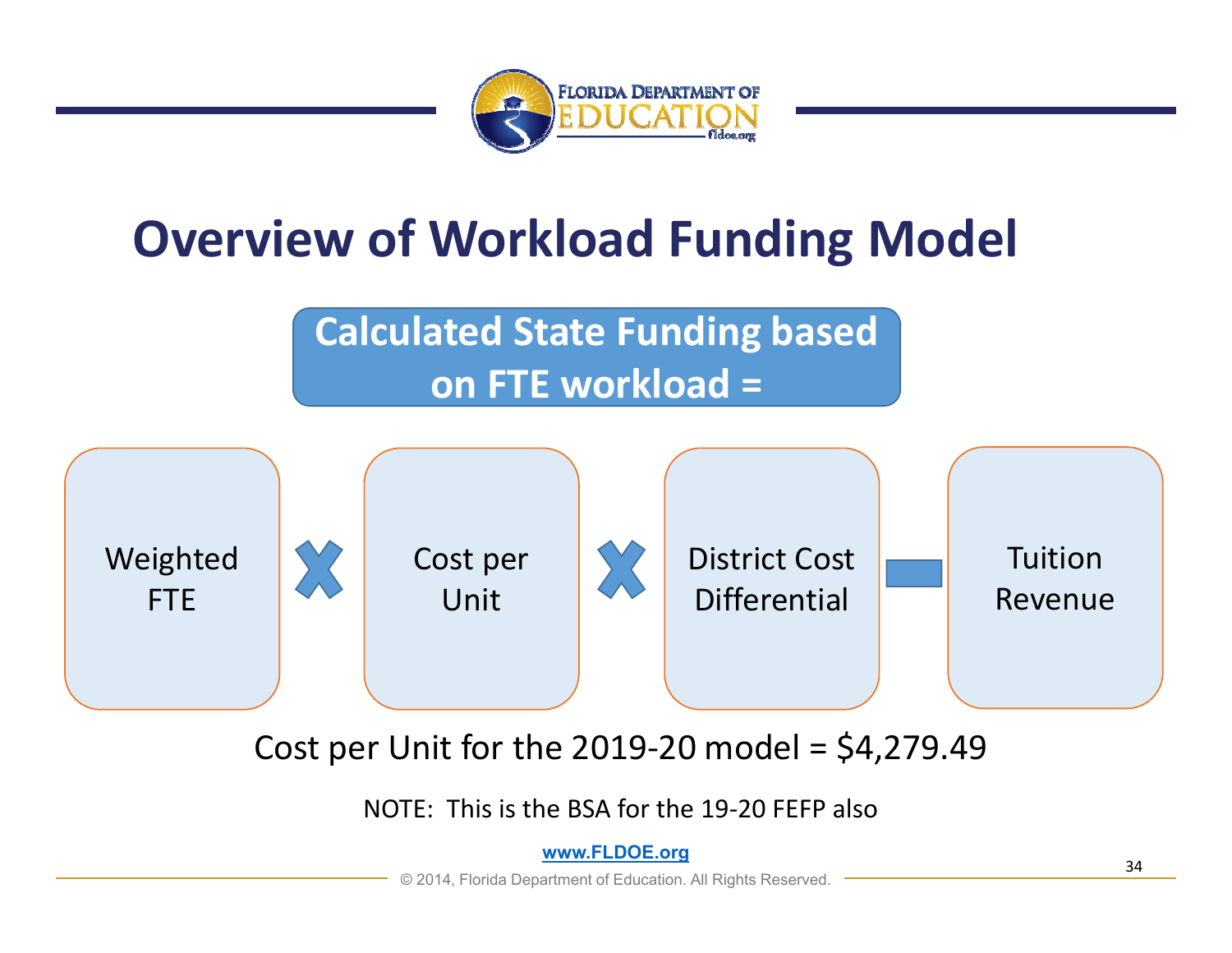

## **Weighted FTE**

- Uses three‐year average of actual FTE weighted by a program cost factor
- 1 FTE = 900 Instructional Hours
- Based on WDIS Instructional Hours Reports with the following limitations:
	- On-the-Job Training Hours for apprenticeship programs are capped at a maximum of 2,000 per student per year
	- Adult General Education instructional hours are capped at 1,300 per year
	- The Adult High School co-enrollment program is limited to 2 courses per year per student in core curricular courses
	- Annual list of core curricular courses is posted with the curriculum framework for Adult High School (Co‐Enrolled).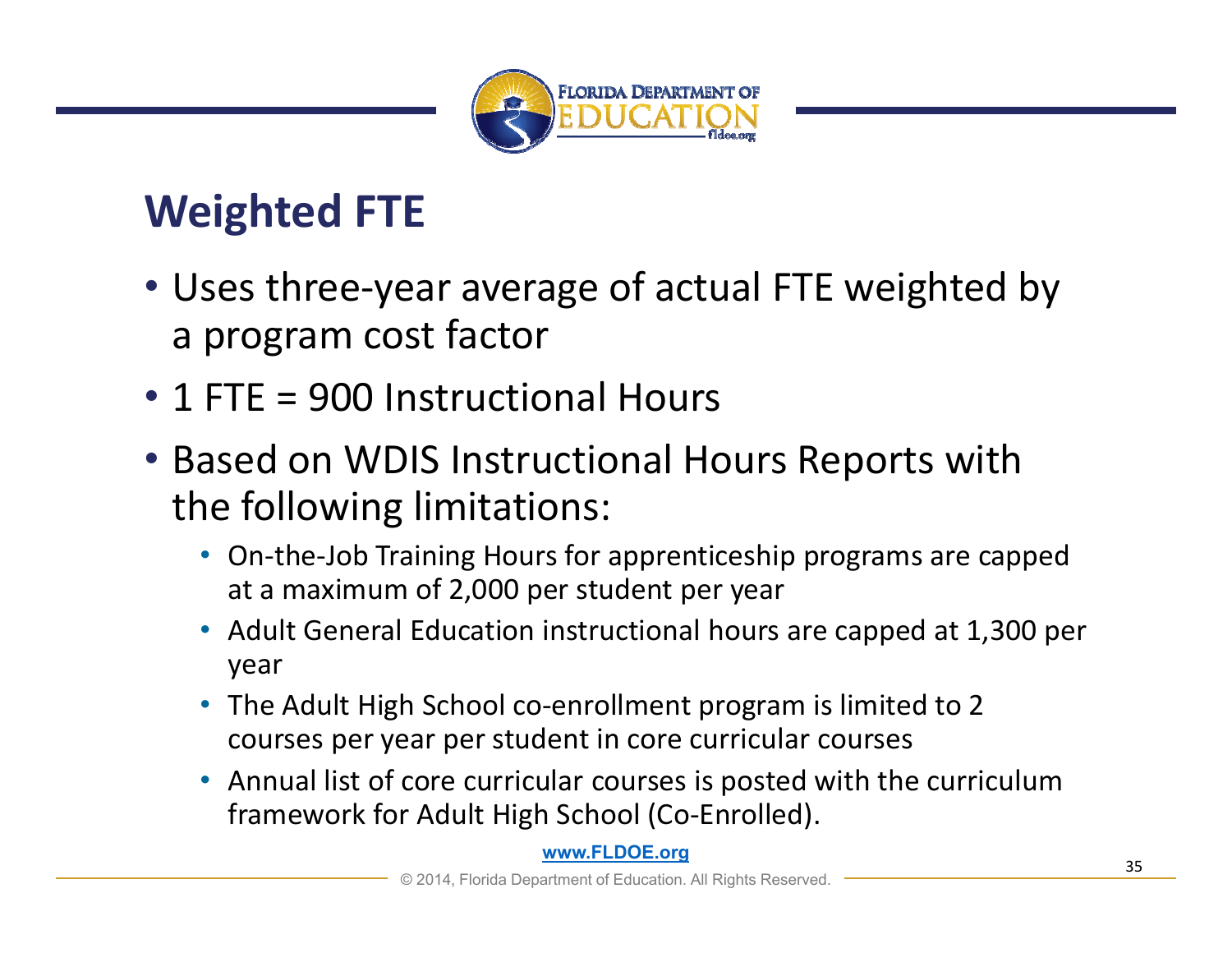

## **Cost Factors for Weighted FTE**

| Program                            | <b>Cost Factor</b> |
|------------------------------------|--------------------|
| <b>Adult General Education</b>     | 1.50               |
| CTE 1 / Apprenticeship 1 (Low)     | 1.50               |
| CTE 2 / Apprenticeship 2 (Medium)  | 1.75               |
| CTE 3 / Apprenticeship 3 (High)    | 2.0                |
| CTE 3+/ Apprenticeship 3+ (High +) | 2.5                |
| CTE / Apprenticeship OJT           | 0.20               |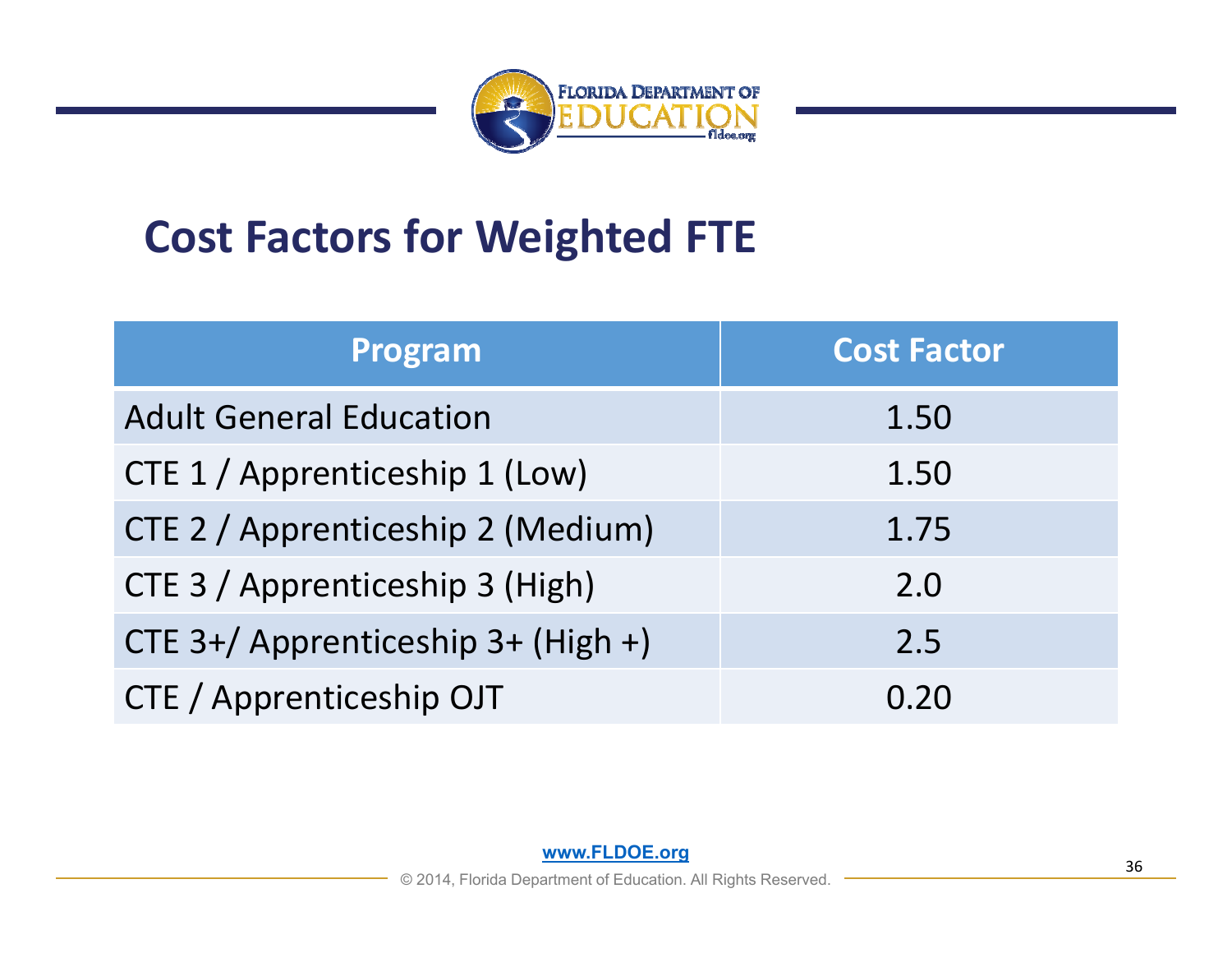

## **Supplemental Factors**

| <b>Adults with Disabilities</b><br><b>Workforce Education</b><br>Program (s. 1004.935) | Factor included for the following: Hardee,<br>DeSoto, Manatee, Sarasota                                                                                                                                                                                                                   |
|----------------------------------------------------------------------------------------|-------------------------------------------------------------------------------------------------------------------------------------------------------------------------------------------------------------------------------------------------------------------------------------------|
| <b>Students with</b><br><b>Disabilities</b>                                            | Based on most recent data on CTE/AGE, Disability<br>Student (values A, B, and C). Student must be<br>evaluated using the Workforce Funding Education<br>504/ADAAA Funding Level classification system based<br>on services funded with state workforce funds.<br>Document available here. |
| <b>Operation of a GED</b><br><b>Testing Center</b>                                     | Based on most recent annual testing data                                                                                                                                                                                                                                                  |
| <b>Minimum Funding</b><br><b>Level Calculation</b>                                     | Provided a minimum FTE calculation regardless<br>of recent FTE history (15.0 unweighted FTE/19.5<br>weighted FTE)                                                                                                                                                                         |
| <b>Sparsity Supplement</b>                                                             | NEW – Based on FEFP Sparsity calculation<br><del>www.FLDOE.org</del>                                                                                                                                                                                                                      |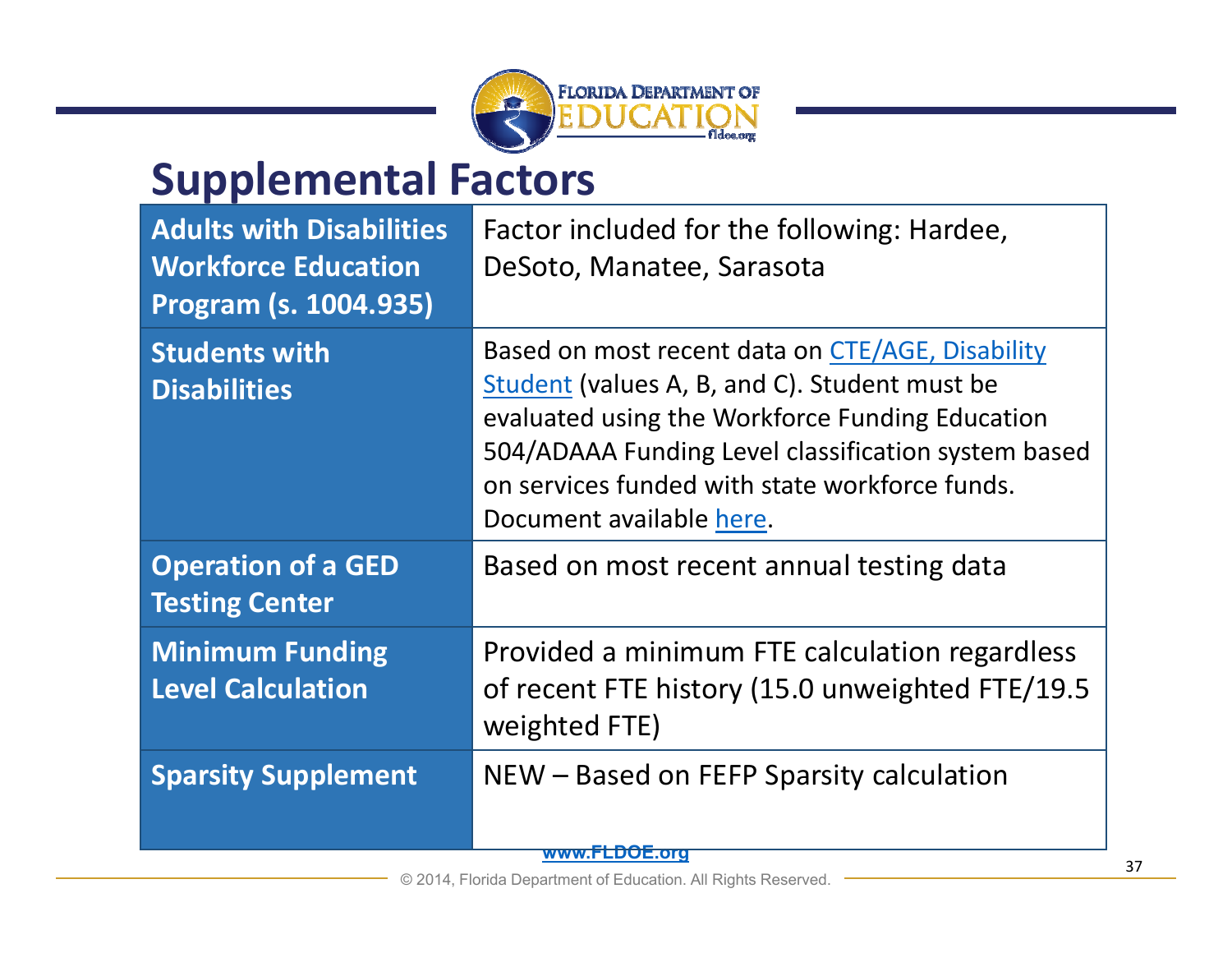

## **Performance‐Based Incentive Funds**

- District workforce programs have received a portion of their funding based on various performance metrics since the late 1990s
- Until 2017‐18, a separate performance funding category has been appropriated since 2005‐06
	- Various models have been used to allocate these funds

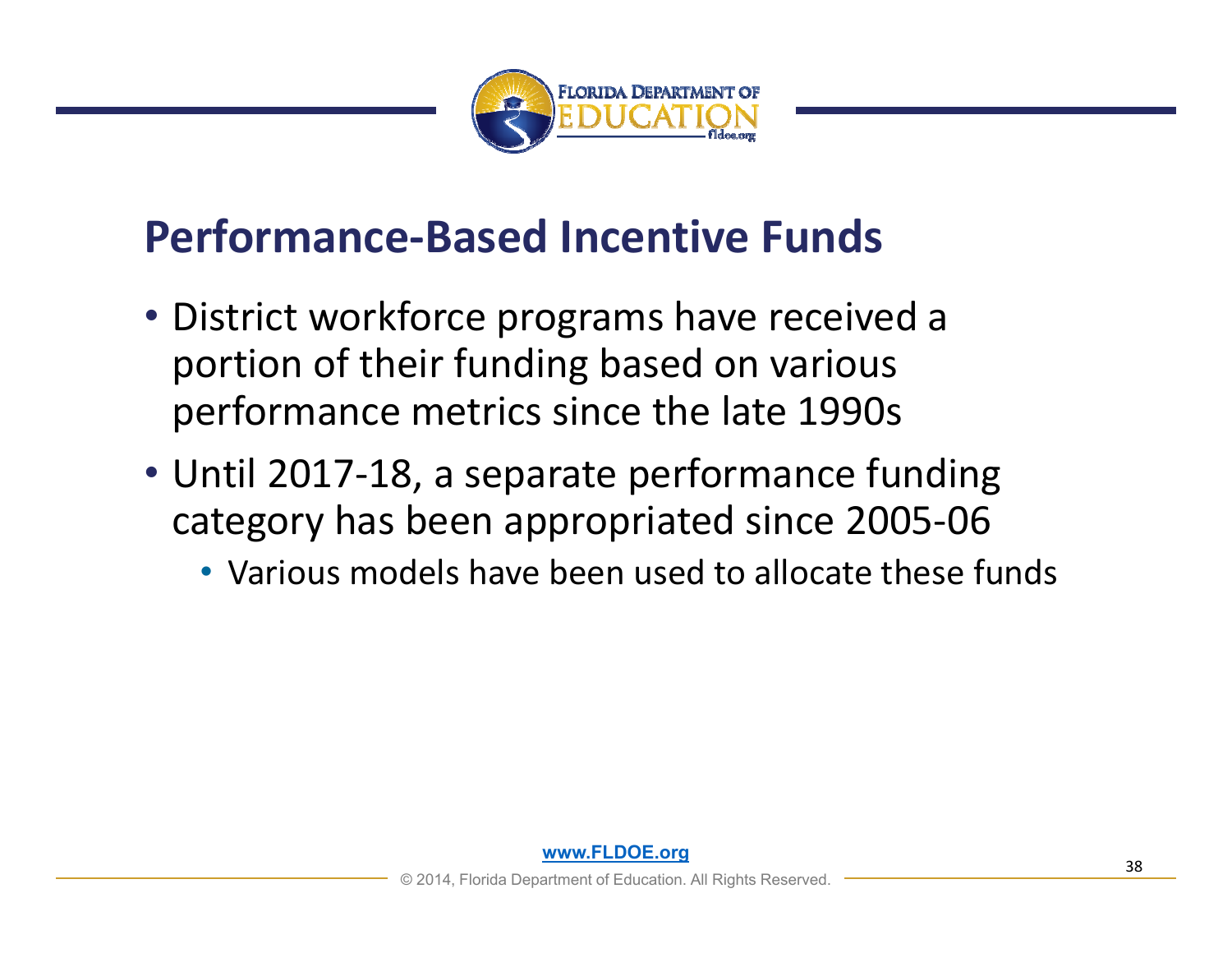

## **History of Performance‐Based Incentive Funds for District Workforce Education**



© 2014, Florida Department of Education. All Rights Reserved.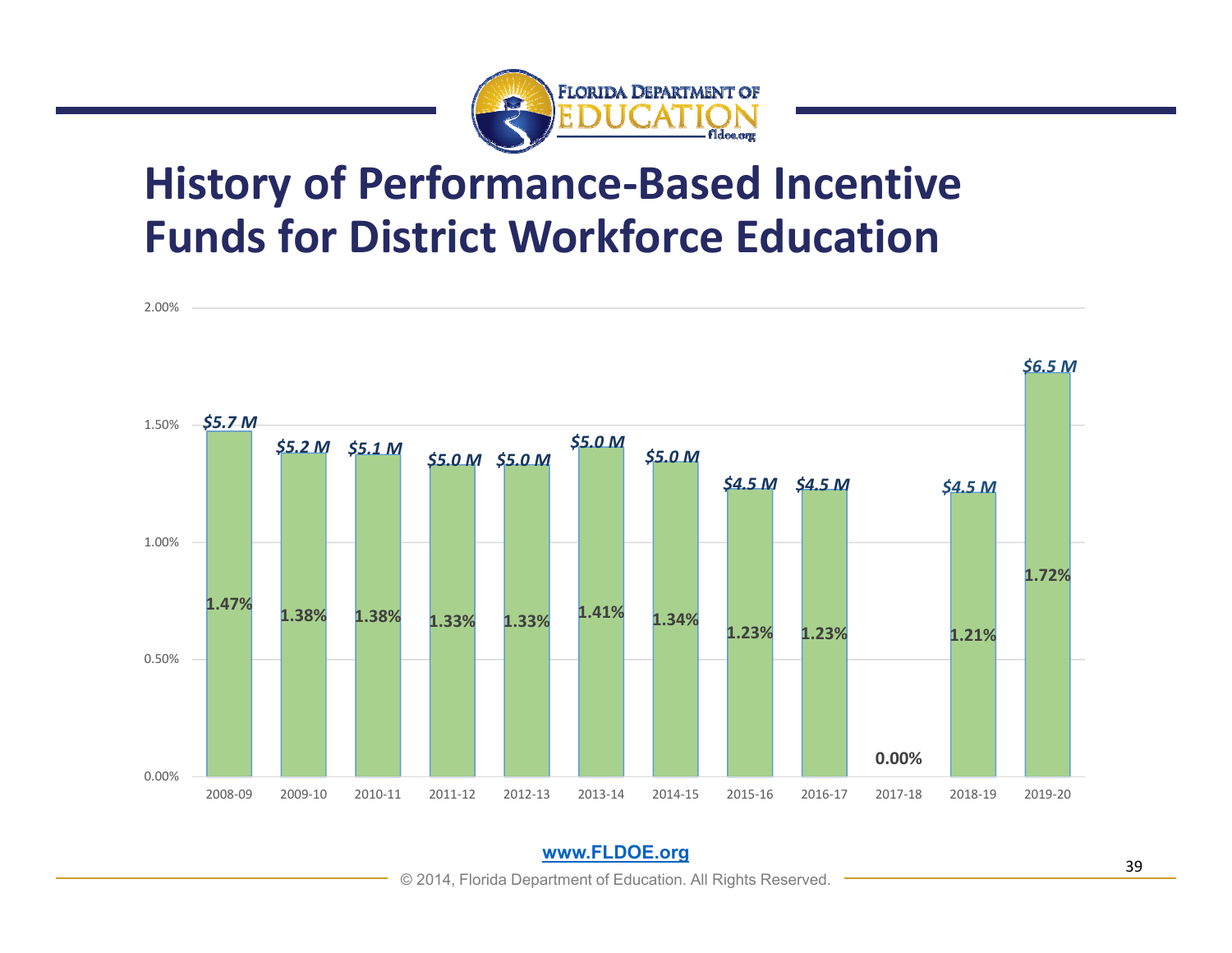

## **2019‐20 Performance‐Based Incentive Funds**

- **Appropriation = \$6,500,000**
- Department of Education to district workforce education programs for students *who earned industry certifications during the 2018‐2019 academic year*.
- Funds shall not be awarded for certifications earned through continuing workforce education programs.
- School districts shall maintain documentation for student attainment of industry certifications that are eligible for performance funding.
- The Auditor General shall verify compliance with this requirement during scheduled operational audits of the school districts. If a district is unable to comply, the district shall refund the performance funding to the state.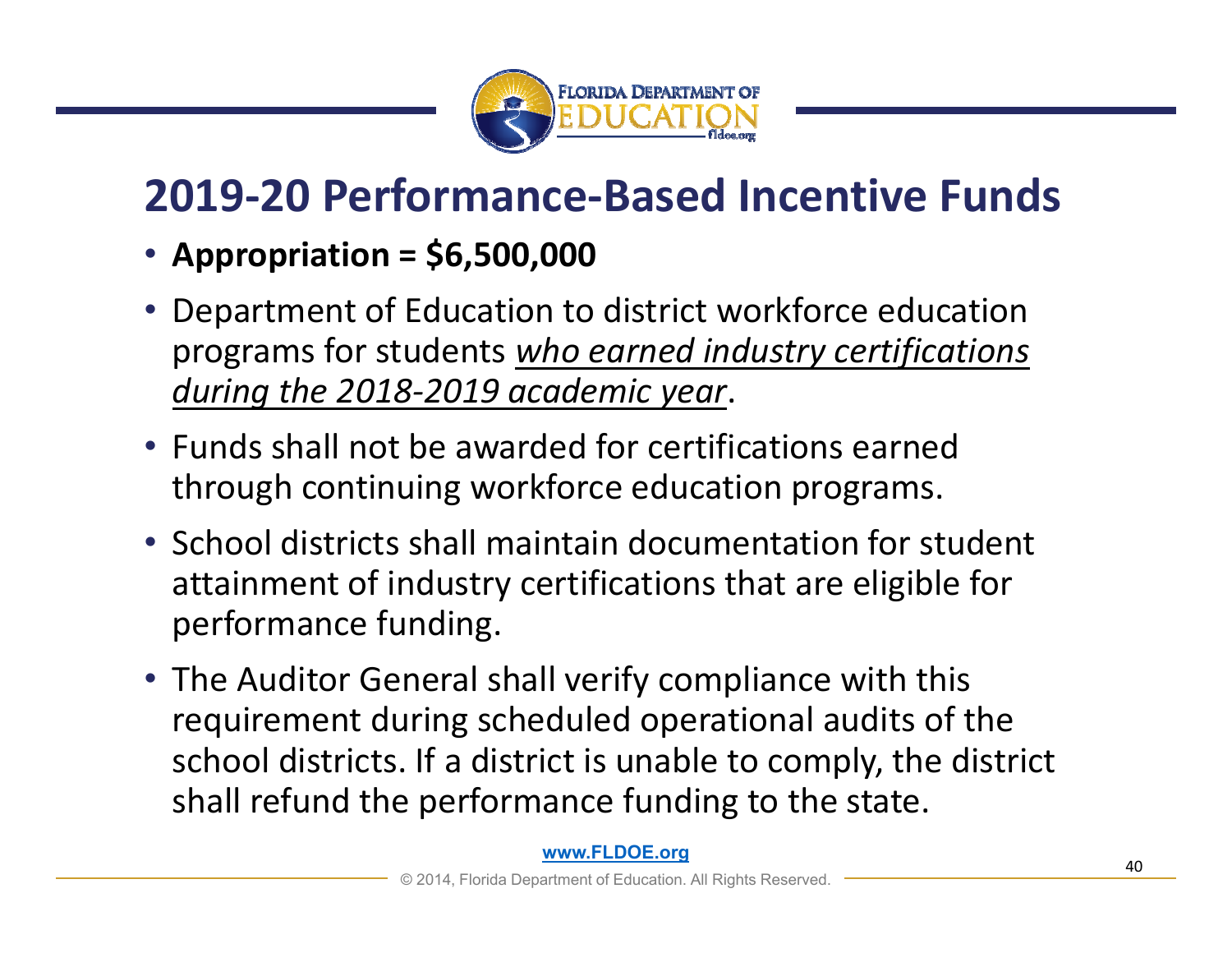

## **Occupational Areas**

- Automotive service technology
- Auto collision repair and refinishing
- Medium/heavy duty truck technician
- Cyber security
- Cloud virtualization
- Network support services
- •Computer programming
- Computer‐aided drafting
- Advanced manufacturing
- Electrician
- Plumbing
- Public safety
- Welding
- • Federal Aviation Administration airframe mechanics and power plant mechanics
- • heating, ventilation and air conditioning technician.
- Surgical technology
- Orthopedic technology
- Dental assisting technology
- Practical nursing
- Medical coder/biller
- Medical assisting
- •Certified nursing assistant
- • Emergency medical technician and paramedic
- •Clinical lab technician
- EKG technician
- Pharmacy technician
- Clinical hemodialysis technician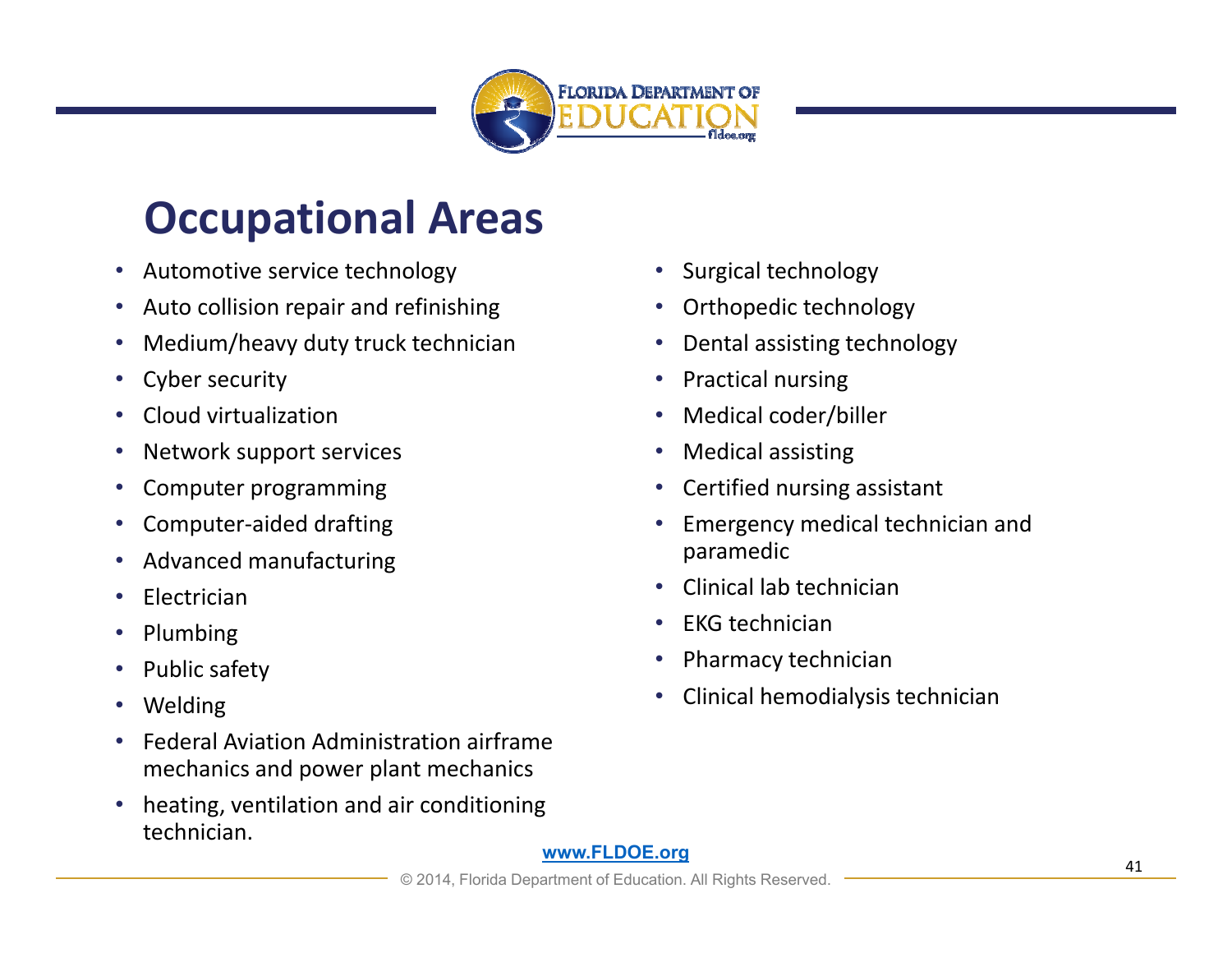

## **Other information**

- CAPE Website: http://fldoe.org/academics/careeradult‐edu/cape‐postsecondary/cape‐post‐industry‐ cert‐funding‐list‐current.stml
- District Data Reporting Deadline for 2018‐19 data:
	- August 1, 2019
	- Please be reviewing your district reported data now to ensure accuracy
- If Districts do not generate at least 6,500 certifications, funds will be returned to the state
- Auditor General will conduct audits of these allocations to ensure student attainment is documented.